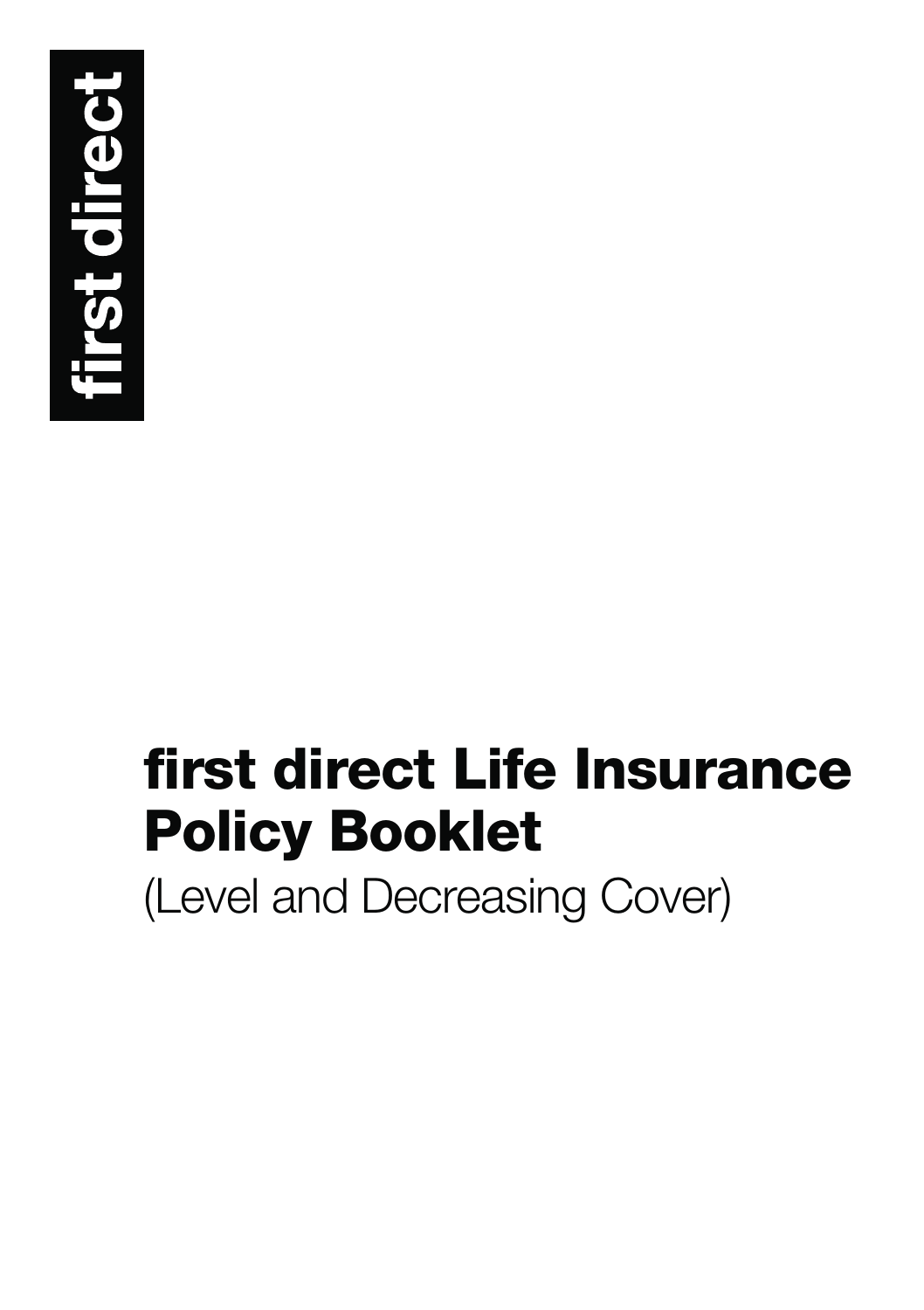# **Contents**

| <b>Policy Summary</b>                              | з              |
|----------------------------------------------------|----------------|
| Type of Insurance and Cover                        | 3              |
| Policy Term                                        | 3              |
| Significant Features and Benefits                  | 4              |
| Significant and Unusual Limitations and Exclusions | 4              |
| How to contact us                                  | 4              |
| Cancellation                                       | 5              |
| Making a Claim                                     | 5              |
| Complaints                                         | 5              |
| How to Complain                                    | 5              |
| Compensation                                       | 5              |
|                                                    |                |
| <b>Important Information</b>                       | 6              |
| Tax                                                | 6              |
| Registered Office                                  | 6              |
| HSBC Life (UK) Limited                             | 6              |
| Your Information                                   | 6              |
|                                                    |                |
| <b>Policy Document</b>                             | 7              |
| Introduction                                       | $\overline{7}$ |
| <b>Policy Conditions</b>                           | $\overline{7}$ |
| Definitions                                        | 13             |
|                                                    |                |

| <b>Policy Notice Overview</b> | 20 |
|-------------------------------|----|
|                               |    |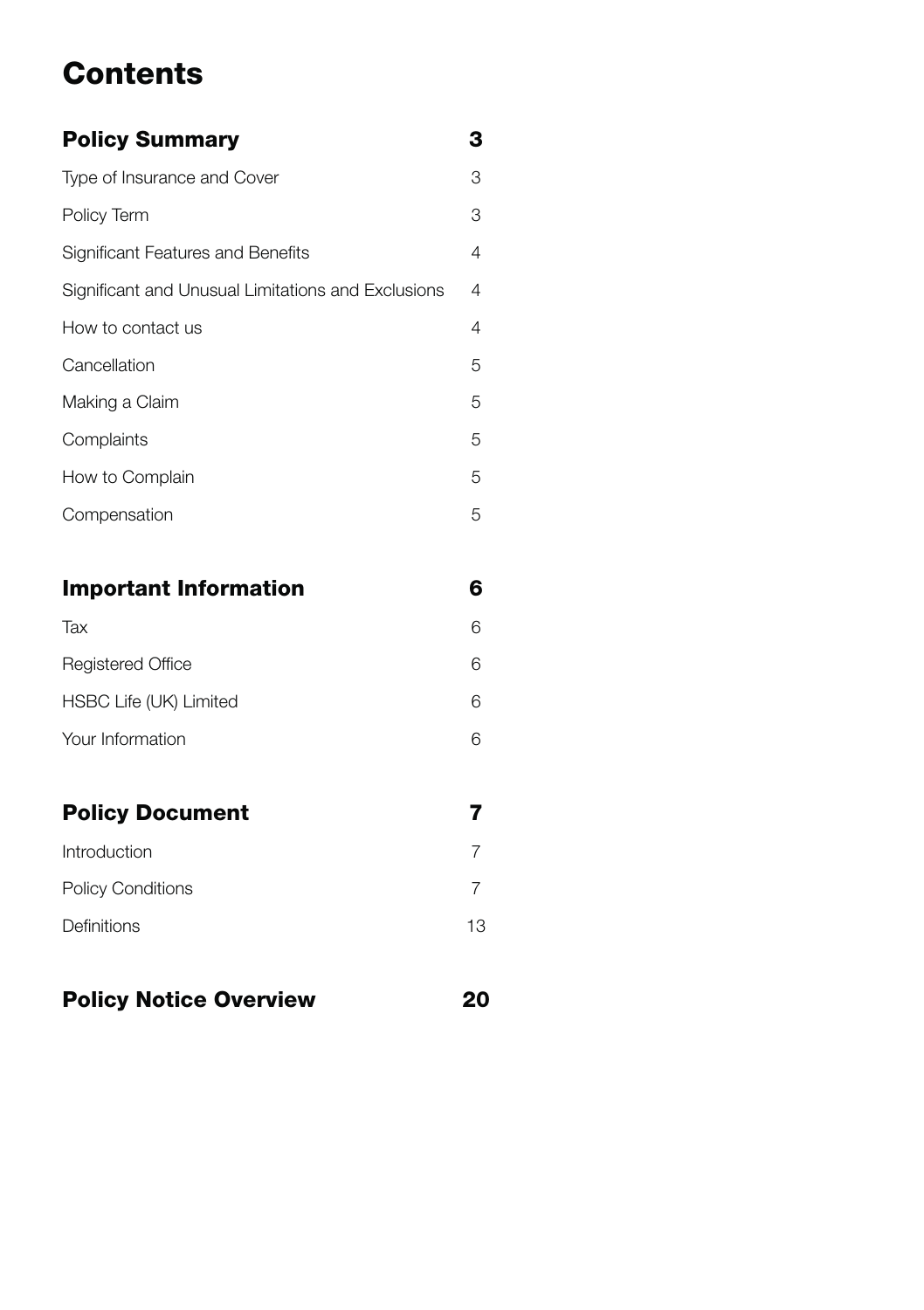

# **Policy Summary Please read the information in this Policy Summary carefully.**

This is a summary of the **first direct** Life Insurance Policy for Personal Protection and does not contain the full Policy Conditions. Please ensure you keep this booklet safe for future reference. The product provider is HSBC Life (UK) Limited.

#### **Type of insurance and cover**

The Policy is appropriate if you are looking for life insurance that pays a lump sum (benefit) upon the Life Insured's death or earlier Diagnosis of a Terminal Illness.

There are two types of cover:

- Level Cover provides a fixed level of benefit throughout the term of the Policy; and
- Decreasing Cover is where the amount of benefit is designed to reduce in line with an outstanding mortgage or loan.

Subject to underwriting and Policy limits, you decide how much benefit you would like to apply for, whether you need Level or Decreasing Cover and the term (how long you want the cover to last).

#### **Policy Term**

The minimum Term is five years.

You are eligible to take out the Policy if you are aged between 17 and 69 and are permanently resident within the UK (not including the Channel Islands or the Isle of Man). The Policy cannot end later than your 80th birthday.

You will pay a monthly Premium by direct debit for the term of the Policy. The Premiums are not reviewable and are expected to stay the same throughout the term of the Policy.

If a claim is made and the benefit is paid out, the Policy ends automatically and no more Premiums will be payable. **The Policy has no cash in value at any time**.

The Policy will remain in force until the chosen end date unless you inform us you wish to cancel it. If you stop paying Premiums for a period longer than 28 days, the Policy will automatically terminate without value and no benefits will be payable.

**You should review your cover periodically to ensure it remains adequate for your needs.**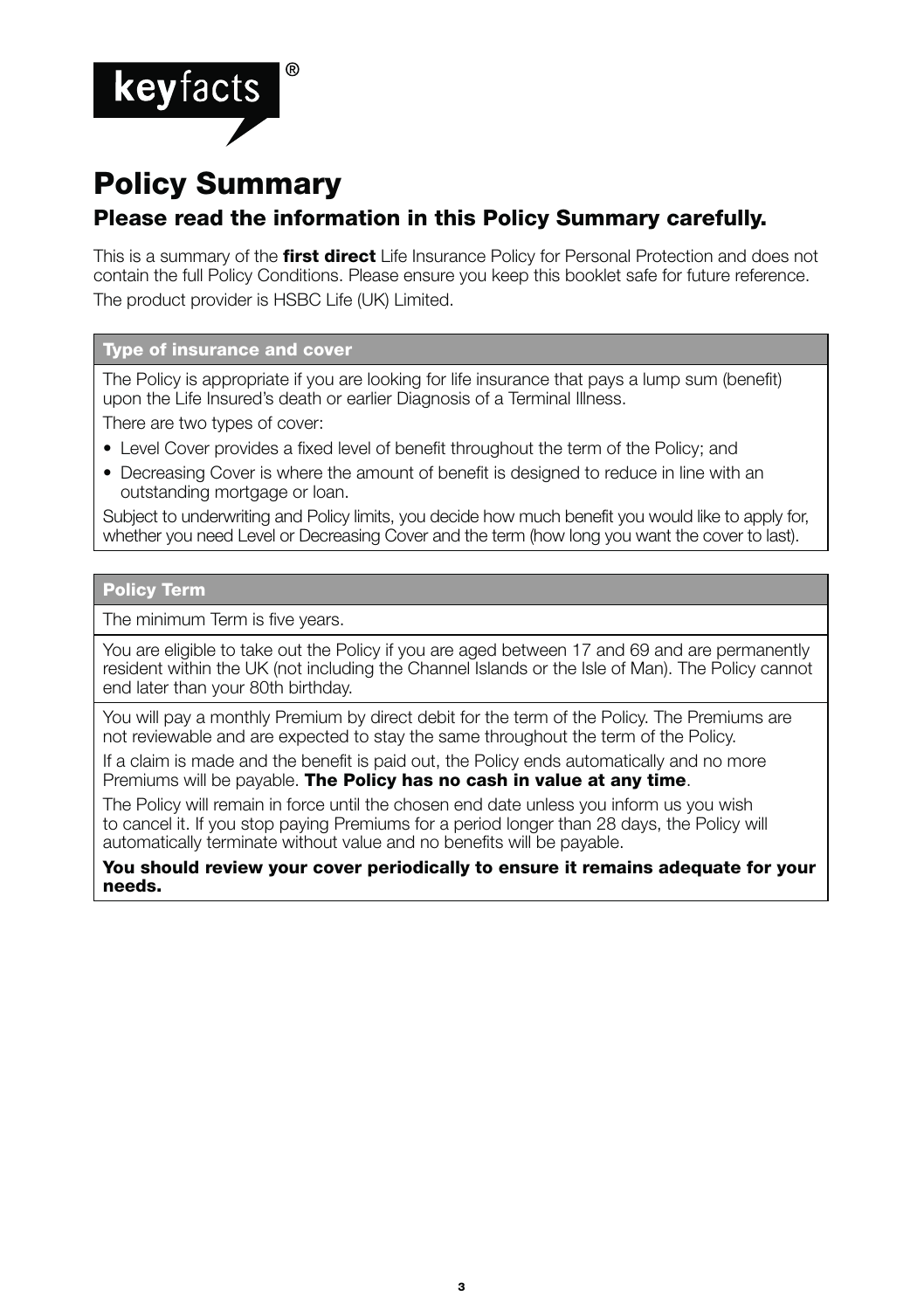#### **Significant features and benefits**

During the term of the Policy the key benefits are:

- Death Benefit a lump sum payment on death; or
- Terminal Illness Benefit a lump sum payment on earlier Diagnosis of a terminal illness;
- Accidental Death Benefit a lump sum payment on Accidental Death for a maximum period of 90 days from our receipt of your application to the Policy commencing, or until your application is declined.

Full details of these benefits are set out in the Policy Document section of this booklet.

**Interim Cover** – if you are taking the Policy out in connection with a **first direct** residential mortgage, free cover is provided until the Policy commences up to the amount applied for. This cover will start from the later of:

- the date of exchange of contracts:
- the date we accept your application; or
- the date we receive your acceptance of alternative terms.

Cover will last for a maximum period of 90 days, or until your mortgage is completed if earlier.

#### **Please note that payment will only be made once under either Accidental Death Benefit or Interim Cover at which point this cover will automatically end.**

**Mortgage Protection** – if Decreasing Cover is taken in connection with a first direct residential capital repayment mortgage or re-mortgage that starts within three months of the commencement of the Policy, as long as the outstanding capital balance and term matches the Sum Insured and term at the start of the Policy, then the Policy will provide some additional protection to cover your outstanding mortgage amount.

Provided that all mortgage payments due have been paid in full on the date a claim is payable under the Policy, the lump sum paid out under the Policy will be at least equal to your outstanding mortgage.

**Decreasing Cover** – for Decreasing Cover the Sum Insured will decrease monthly. The table beginning on page 12 of this booklet shows the level of Sum Insured per £1,000 of initial Sum Insured that will apply in the first month of each Policy year. In order to establish the Sum Insured that will apply in any subsequent month of each Policy year the Policyholder should contact HSBC Life (UK) Limited.

### **Significant and unusual limitations and exclusions**

There are some limitations and exclusions that you should be aware of in respect of the Policy. These are fully detailed in Condition 4 of the Policy Conditions in the Policy Document section of this booklet which you should read carefully.

The Policy will not pay out in full and some or all benefits under the Policy may be cancelled if:

- You do not take reasonable care to provide accurate and full information in response to the questions we ask when you take out the Policy. You should not assume that we will write to your doctor. It is your responsibility to complete the application form properly;
- You do not tell us about any changes to:
	- Health
	- Family history
	- Lifestyle (including smoking habits)

that happen in respect of the Life Insured between you completing the application form and when the Policy starts.

Suicide within the first 12 months of the Policy is not covered.

#### **How to contact us**

You may contact us by calling HSBC Life (UK) Limited on 03456 005 852\*

You can also write to us at: HSBC Life (UK) Limited Claims Department Customer Services Centre PO Box 6176 Coventry CV3 9HN

If you wish to obtain a copy of this booklet in large print, audio or braille, please contact us by calling HSBC Life (UK) Limited on 03456 005 852\*

\* Lines are open 8am to 6pm Monday to Friday (excluding public holidays). To help us continually improve our service and in the interests of security, we may monitor and/or record your communications with us.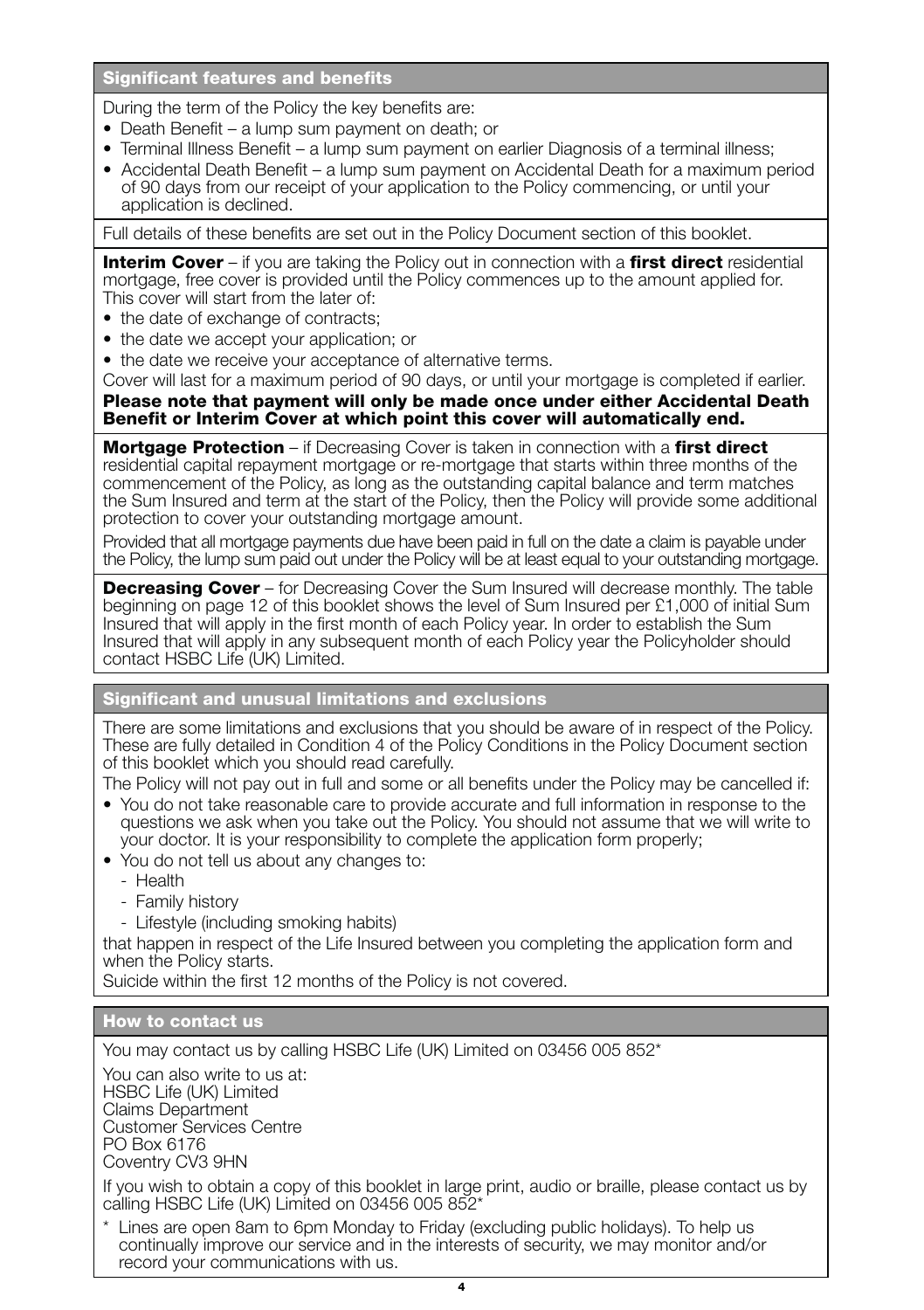#### **Cancellation**

You have the right to reconsider your decision and change your mind. If you cancel the Policy within 30 days of receiving the Policy Schedule any Premium paid by you for the Policy will be refunded.

If you decide to cancel the Policy outside of the 30-day cancellation period, we will not refund any Premiums you have paid.

You may cancel the Policy by calling HSBC Life (UK) Limited on 03456 005 852\*

\* Lines are open 8am to 6pm Monday to Friday (excluding public holidays). To help us continually improve our service and in the interests of security, we may monitor and/or record your communications with us.

#### **Making a claim**

You, the executor or appointed administrator of the Life Insured's estate, or the appointed trustees can claim by calling HSBC Life (UK) Limited on:

03456 005 852\*

or by writing to:

HSBC Life (UK) Limited Claims Department Customer Services Centre PO Box 6176 Coventry CV3 9HN

\* Lines are open 8am to 6pm Monday to Friday (excluding public holidays). To help us continually improve our service and in the interests of security, we may monitor and/or record your communications with us.

#### **Complaints**

We want you to be entirely satisfied with the products and services you receive from us. If you are dissatisfied with any aspect of our service, please let us know. We always endeavour to resolve any concerns fairly and quickly.

#### **How to complain**

If you ever need to complain you may do so in writing to HSBC Life (UK) Limited, Customer Service Centre, PO Box 6176, Coventry CV3 9HN or by calling on 03456 005 852\*. A written copy of our complaints procedure is available on request.

If you are not satisfied with our response, you can complain to the Financial Ombudsman Service.

The Financial Ombudsman can be contacted by calling 0800 023 4567 or in writing to: The Financial Ombudsman Service, Exchange Tower, London, E14 9SR. Website www.financial-ombudsman.org.uk

#### **Complaining to the Financial Ombudsman will not affect your legal rights.**

Lines are open 8am to 6pm Monday to Friday (excluding public holidays). To help us continually improve our service and in the interests of security, we may monitor and/or record your communications with us.

#### **Compensation**

HSBC Life (UK) Limited is covered by the Financial Services Compensation Scheme (FSCS). If HSBC Life is unable to meet its obligations you may be able to claim compensation.

Where this is the case the FSCS will provide cover for 100% of the claim with no upper limit.

Further information about the compensation provided by the FSCS is available from the FSCS

website FSCS.org.uk, by calling 0800 678 1100 or 0207 741 4100 or write to: Financial Services Compensation Scheme.

PO Box 300, Mitcheldean,

GL17 1DY

Lines are open 8:30am - 5:30pm Monday - Friday (excluding public holidays).

Please note only compensation related queries should be directed to the FSCS.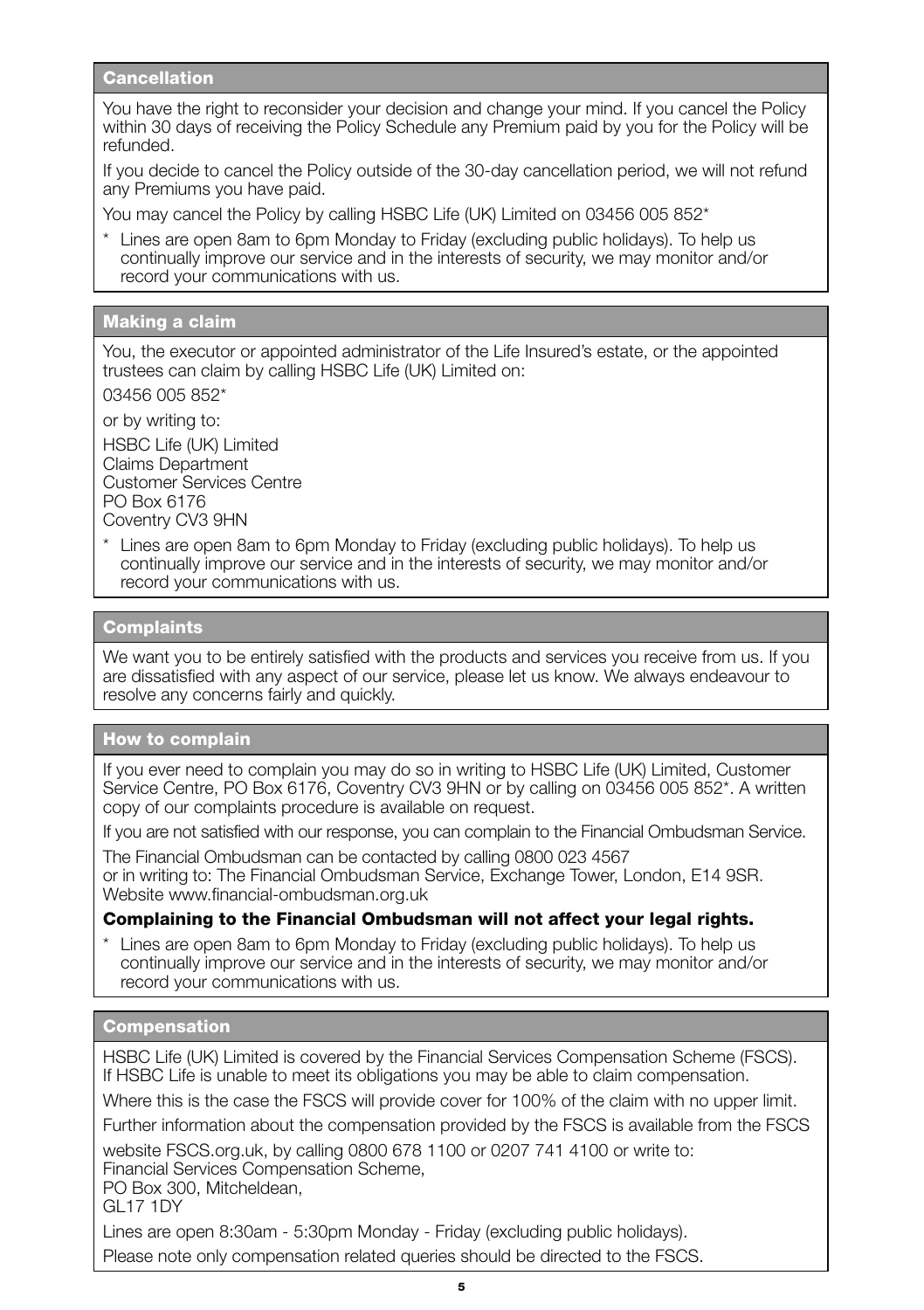# **Important information**

**Tax**

The benefits payable under the Policy are free from UK income and capital gains tax. However, if we pay out benefits after your death, inheritance tax may be due on the benefits paid.

It may be possible to obtain a more favourable inheritance tax position by using an appropriate trust.

The tax treatment of the Policy benefits may change in the future. Some countries may have tax legislation that has extra-territorial effect and this may impact you regardless of your place of domicile or residence. This means you may incur charges as a result of buying this Policy/ paying Premiums. We strongly recommend that you take your own professional advice if you think that this may be an issue for you.

**Registered Office**

HSBC Life (UK) Limited 8 Canada Square London E14 5HQ

Registered in England (United Kingdom) number 88695.

#### **HSBC Life (UK) Limited**

HSBC Life (UK) Limited is the product provider and is authorised by the Prudential Regulation Authority and regulated by the Financial Conduct Authority and the Prudential Regulation Authority. Our firm reference number is 133435.

These details may be checked on the Financial Services Register by visiting the Financial Conduct Authority website www.fca.org.uk or by contacting the Financial Conduct Authority on 0800 111 6768. HSBC Life (UK) Limited is a member of the Association of British Insurers.

HSBC Life (UK) Limited is incorporated in England and is a company limited by shares.

The main business of HSBC Life (UK) Limited is writing life policies. The language used in this Policy Document is English.

As part of our reporting requirements, we publish an annual Solvency and Financial Condition Report (SFCR). This tells you about our business and its performance. It also outlines our system of governance, risk profile, valuation for solvency purposes and capital management. You can find a copy of our current SFCR by visiting our website www.hsbc.co.uk or you can request a copy by calling us on 03456 005 852 .

#### **Your Information**

Our Privacy Notice explains how we collect, use, disclose, transfer and store your information and sets out your rights in relation to your information. A copy of our Privacy Notice is available separately and we will inform you when we make any changes to it. You can find a copy at **firstdirect.com** or you can ask for one by telephone.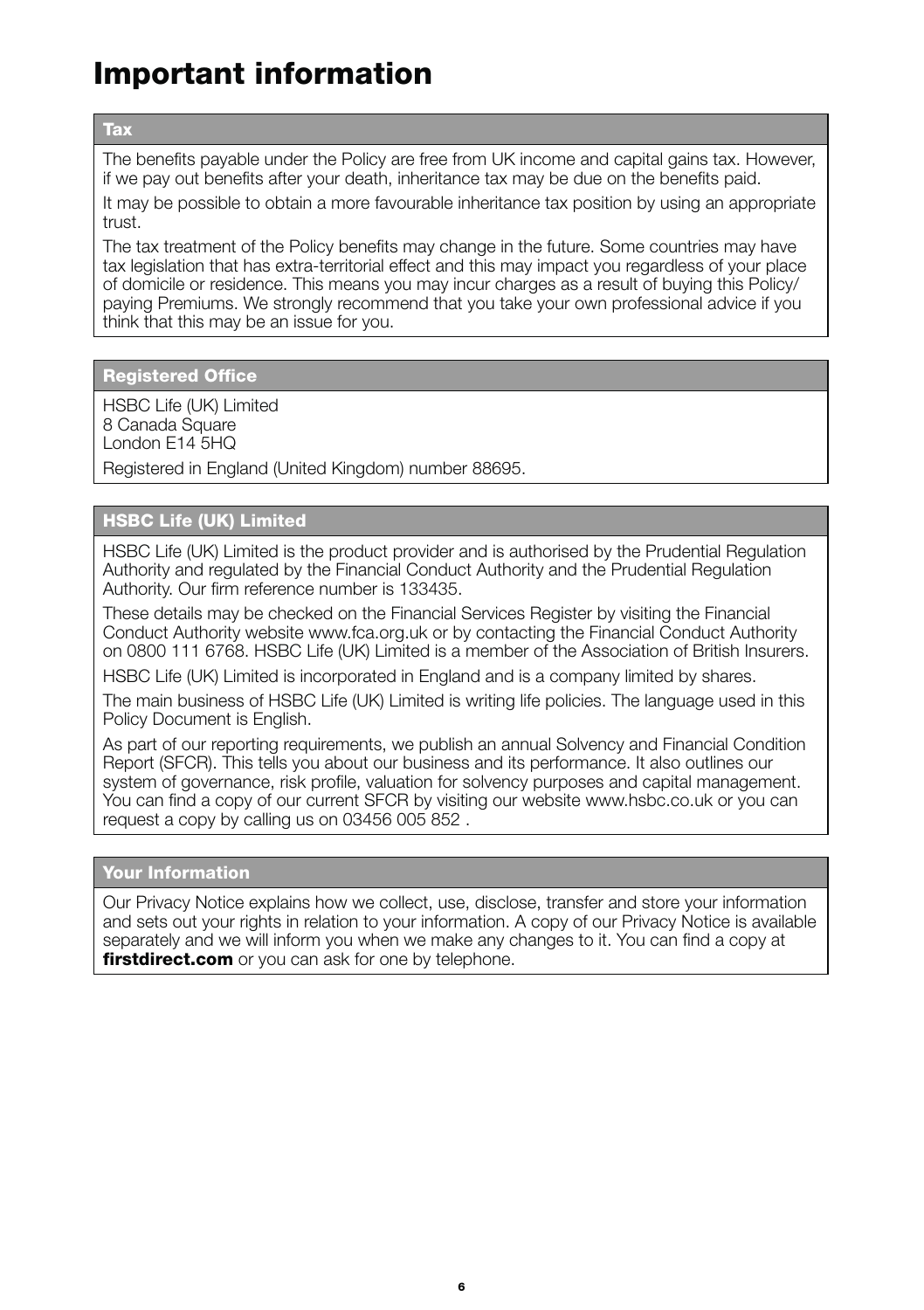# **Policy Document**

# **Introduction**

#### **Important**

The terms and conditions of the Policy are set out in this Policy Document. You need to read and study them carefully. This Policy Document contains exclusions from cover. Please pay particular attention to the key words and phrases that are defined in the 'Definitions' section on Page 11 of this document. These words have specific technical meanings and explanations for the Policy. They affect what is covered by and what is excluded from the Policy.

#### **Premiums**

Premiums are payable on a monthly basis and you must pay all Premiums. If you stop paying your Premium, benefits under the Policy may be lost.

#### **Documents**

You should keep the following documents together and in a safe place:

- This Policy Document:
- Policy Schedule(s); and
- any amendments or specially agreed terms relating to the Policy.

The above documents provide evidence of your legal entitlement to the benefits under the Policy. Please do not destroy any of these documents as you may need them in the event of a claim under the Policy.

# **Policy Conditions**

#### **1. Death Benefit**

If the Life Insured dies during the term of the Policy, then the Death Benefit shall become payable. The Death Benefit will be equal to the Sum Insured.

For Decreasing Cover the Sum Insured will decrease in accordance with the tables beginning on pages 12 to 15 of this booklet.

On payment of the Death Benefit the Policy will automatically terminate.

### **2. Requirement to pay Death Benefit**

Payment of the Death Benefit is subject to receipt of proof (eg death certificate), satisfactory to the Company, at the Claims Department that the Life Insured has died.

In addition, formal identification may be required to verify the identity of the payee.

### **3. Terminal Illness Benefit**

The Sum Insured will become payable provided that there has been a definite Diagnosis within the term of the Policy by the attending consultant, of an illness that satisfies both of the following:

- The illness either has no known cure or has progressed to the point where it cannot be cured: and
- In the opinion of the attending consultant and our Chief Medical Officer, the illness is expected to lead to death within the later of 24 months or the remaining term of the policy.

Upon payment of the lump sum for a Terminal Illness Benefit claim the Policy will automatically terminate.

### **4. Accidental Death Benefit**\*

Provides free cover for the sum insured applied for up to a maximum of £250,000. You are covered for a maximum period of 90 days from our receipt of your application to the Policy commencing, or until your application is declined.

\*Accidental Death is death that arises solely and directly from bodily injury caused by external, violent, visible and accidental means, totally independent of any physical or mental illness or infirmity and excluding suicide.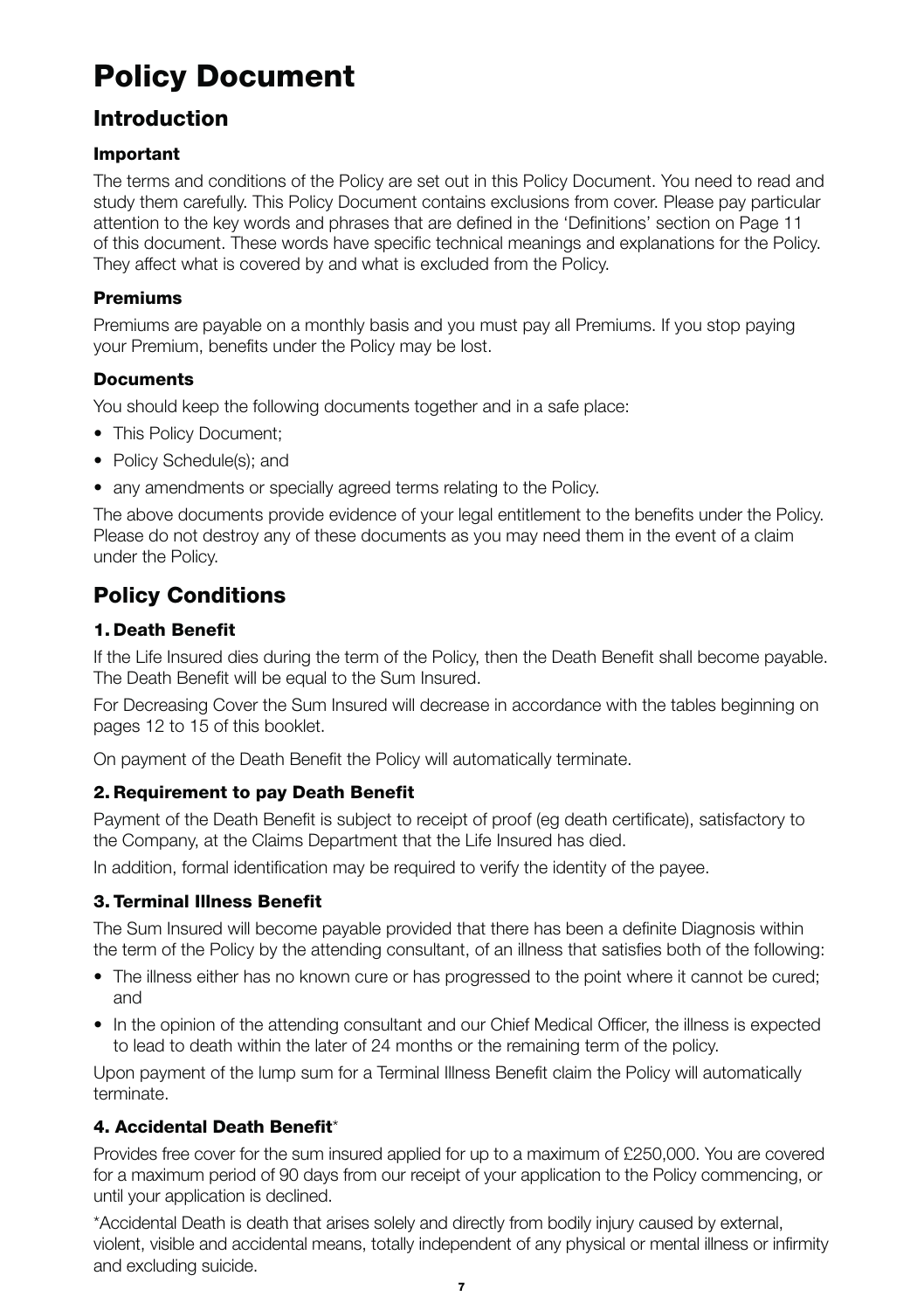#### **5. Exclusion**

The following exclusion will apply to the payment of Death Benefit.

• Suicide

 - If the Life Insured commits suicide within 12 months of the commencement date of the Policy shown in the Policy Schedule, the Death Benefit will not be payable.

#### **6. Mortgage Protection**

This applies where Decreasing Cover has been taken and is used together with a **first direct** residential capital repayment mortgage or re-mortgage (which is drawn down within three months of the Policy commencement date) and the outstanding capital balance and term matches the Sum Insured and term at the Policy commencement date:

then upon the payment of one of the following:

- the Death Benefit; or
- earlier payment of Terminal Illness Benefit

the amount payable will be the greater of:

- the Sum Insured; or
- the Mortgage Account.

If the original Sum Insured at the start of the Policy is less than the Loan Amount then the Mortgage Account, for the purpose of calculating the Mortgage Protection for this Policy, shall be proportionately reduced by the ratio of the Sum Insured to the Loan Amount.

#### **7. Interim Cover**

if you are taking the Policy out in connection with a **first direct** residential mortgage, free cover is provided until the Policy commences up to the amount applied for.

This cover will start from the later of:

- the date of exchange of contracts;
- the date we accept your application; or
- the date we receive your acceptance of alternative terms.

Cover will last for a maximum period of 90 days, or until your mortgage is completed if earlier.

#### **8. Fees and costs for a claim for Terminal Illness Benefit**

If the Life Insured is living in the UK the Company will pay fees for any medical examinations which the Company requests provided they are carried out in the UK. The Company will not pay any amount towards medical evidence in support of a claim unless the Company has given its prior agreement to such fees or expenses being incurred. If the Life Insured is living outside the UK, the Company will only pay fees for medical examinations which the Company requests up to the amount that the Company would reasonably expect to pay in the UK.

#### **9. Premium payment when claiming**

If a claim is made for terminal illness, payment of Premiums must continue until the claim is accepted by the Company as a valid claim. Once the Company has accepted a claim is valid, all Premiums paid after the date of notification of the terminal illness shall be refunded in full, without interest. Upon notification of death, Premiums will cease. Any Premiums received after the date of death shall be refunded in full, without interest.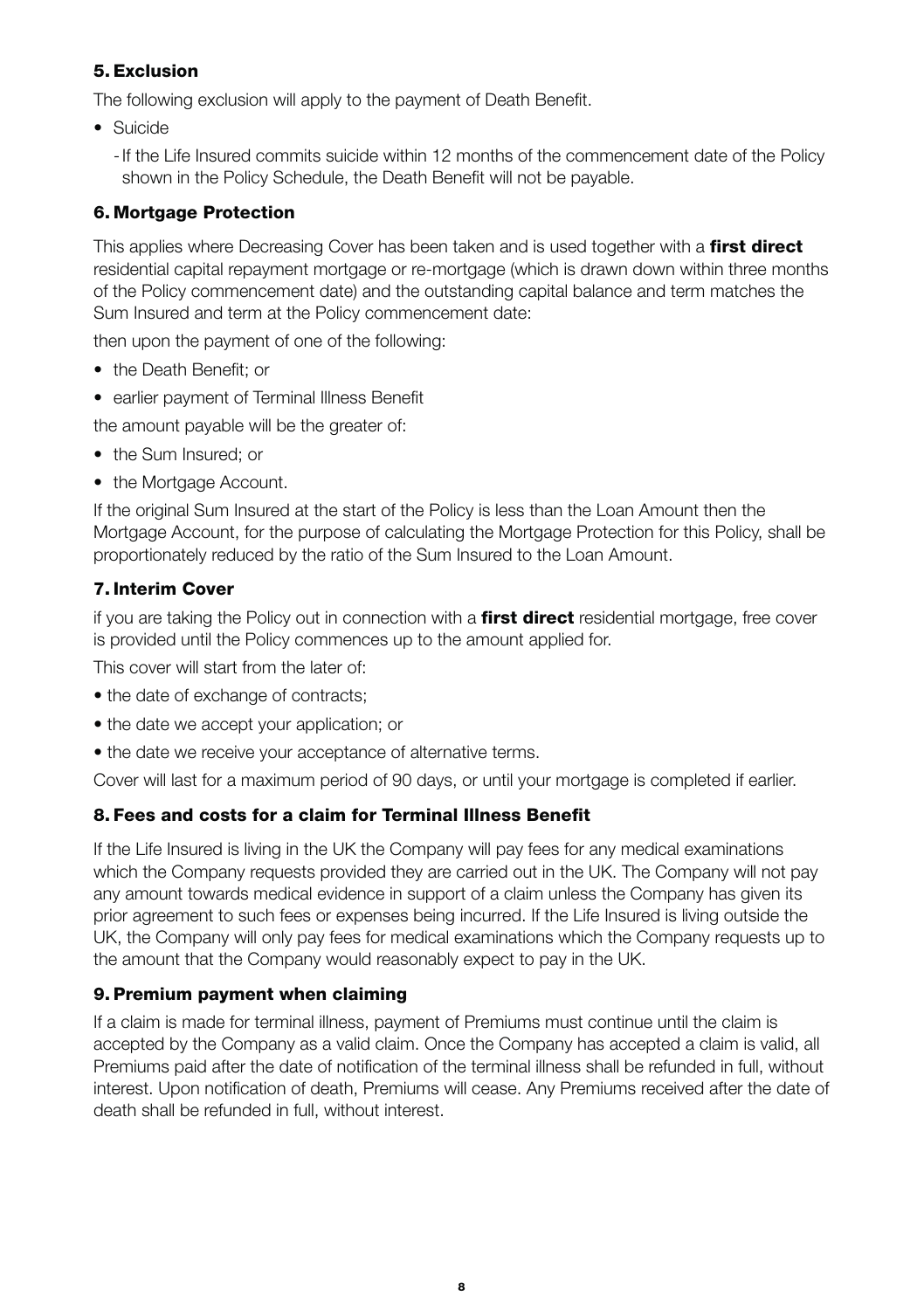#### **10. Delay in payment of the Death Benefit**

If the Death Benefit has not been paid within one calendar month from the date of written notification of death (at the Claims Department) then the Company may in its sole opinion determine that interest will accrue on the Death Benefit on a monthly basis.

If interest accrues it will be for the period from the end of the calendar month in which written notification of death was received until the date of payment of the lump sum. The rate of interest will be determined by the Company, from time to time, and will not be less than the base rate of HSBC UK Bank plc less 1.25%.

Interest will be calculated by applying the rate of interest proportionately over the number of months that payment is delayed. Any interest payments made in accordance with this Condition will be subject to deduction of income tax or any other taxation as appropriate.

#### **11. Contract variation**

None of these Policy Conditions may be varied or waived except by an Endorsement issued by the Company.

#### **12.Alteration and cancellation**

#### **Alteration**

If requested in writing by the Policyholder the Company may, but is not obliged to, reduce the Sum Insured and Premium, and/or make the Expiry Date earlier.

If allowed, any such change will take effect from the Premium due date following the receipt, at the Customer Services Centre, of the full written instruction from the Policyholder.

#### **Cancellation**

If requested by the Policyholder the Company will cancel the Policy. The Policyholder will not be able to reinstate the Policy once it is cancelled.

#### **13. Currency and place of payment**

All benefits payable and Premiums due under the Policy will be made in pounds sterling or, if different, the lawful currency of the UK. All Premiums due under the Policy shall be payable to the Company at the Customer Services Centre.

#### **14. Payment of Premiums**

All Premiums are payable on the due dates set out in the Policy Schedule and shall only be deemed paid when the Company has received the Premium at the Customer Services Centre. All Premiums are non-refundable unless the Company collects an amount in error of direct debit instructions when the excess Premium will be returned to the Policyholder.

#### **15. Non-payment of Premiums**

A Grace Period of 28 days following the Premium due date is allowed for the payment of each Premium. If the Sum Insured becomes payable during the Grace Period it will be reduced by the amount of any outstanding Premiums. If the outstanding Premium is not paid within the Grace Period, the Policy will lapse without value and will terminate automatically and no benefits will be or will become payable.

#### **16. Termination of the Policy**

All the rights and obligations of the Company and the Policyholder under the Policy will cease immediately when one of the following events occurs:

- payment of the Death Benefit in accordance with Condition 1; or
- payment of the Terminal Illness Benefit in accordance with Condition 3; or
- suicide of the Life Insured within 12 months of the commencement date of the Policy showing in the Policy Schedule; or
- the lapse of the Policy following the non- payment of Premiums in accordance with Condition 13; or
- the Expiry Date as shown in the Policy Schedule is reached; or
- the Policy is declared void by the Company due to a fraudulent Policy application or fraudulent claim for Policy benefits (in this scenario the policy cover will end and no claim will be payable) ; or
- the Policyholder cancels the Policy.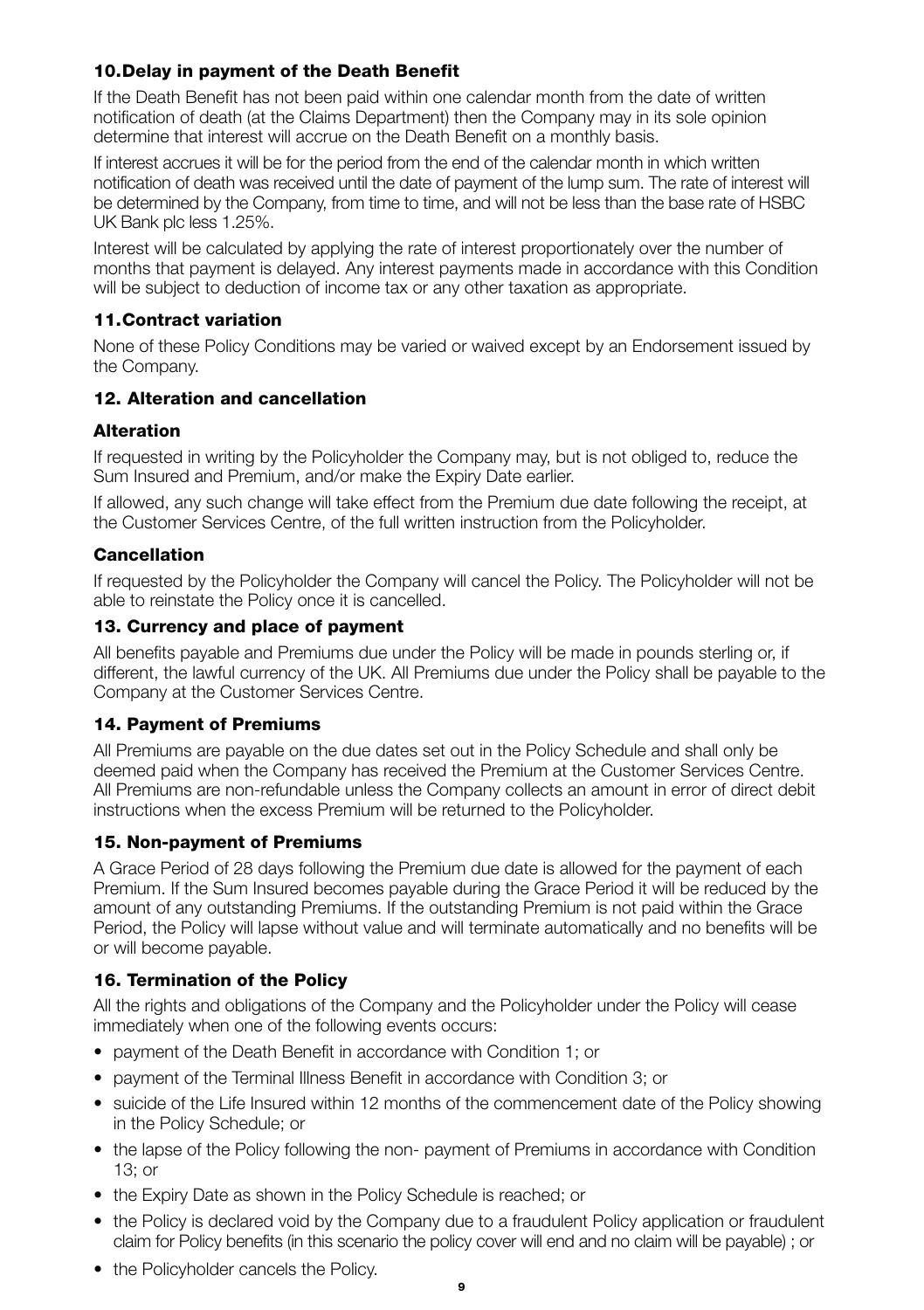#### **17. Reinstatement of a Lapsed Policy**

If the Policy has lapsed due to non-payment of Premiums (as described in Condition 13) the Policyholder may, within 12 months of the due date of the first unpaid Premium, make a request in writing to the Customer Services Centre that the Policy is reinstated. The Company may, but is under no obligation to, reinstate the Policy subject to:

- sufficient evidence being provided to the Company to substantiate the continuing good health of the Life Insured. Such evidence must be relevant and be considered satisfactory by the Company; and
- the right to request that the Life Insured undergoes further medical examinations, tests or provides medical or other relevant additional information to substantiate that the state of health and insurability of the Life Insured is satisfactory to the Company.

If the Company agrees to reinstate the Policy, all the Premiums which were unpaid and were due if the Policy had not been lapsed will be immediately payable together with the next Premium due.

#### **18. Notification to the Policyholder**

Any written notice that the Company gives to the Policyholder in relation to the Policy will be sent by pre-paid post to the last known address of the Policyholder notified to the Company. Any such notice will be deemed to be served two days after posting.

If any provision of the Policy is altered by the exercise of any Condition, the Company will give the Policyholder at least 30 days prior notice of such a change, unless such variation has been requested by the Policyholder or the nature of the variation requires immediate change.

#### **19. Change of personal details of the Policyholder and/or Life Insured**

#### **Address**

The Policyholder and/or Life Insured should immediately, or as soon as practicable, tell the Company of a change of address by writing to the Customer Services Centre.

#### **Age and name**

Before any payment of the Sum Insured can be made under the Policy, the Company will need to see evidence of the date of birth and evidence of any changes of name for the Policyholder and/ or Life Insured. Such evidence will include, but is not limited to, the originals of:

- Birth certificate
- Marriage certificate
- Deed poll.

If this information is not provided, any payment under the Policy may be delayed.

If the age of the Life Insured has been misstated the Company may, but is not obliged to, alter any amount payable under the Policy to reflect the amount which would have been payable if the age of the Life Insured had been correctly stated.

#### **20. Surrender value**

The Policy has no surrender value.

#### **21. Law and jurisdiction**

The laws of England and Wales govern all Policy Conditions. The Policyholder and the Company submit to the exclusive jurisdiction of the courts of England and Wales.

#### **22. Policy servicing**

This policy is intended for sale only in the UK. If you, or anyone else with authority over or otherwise connected to this policy (such as the Life Insured or the beneficiary) is, temporarily or permanently:

#### (i) outside of the UK; or

(ii) otherwise subject to the laws of any other place.

such that we reasonably believe that by complying with a particular term or condition of this policy we would breach any laws of the UK or such other place, then we are entitled not to comply with such term or condition for any period of time we deem necessary, regardless of what such term or condition may provide. This might include declining to service some of your requests related to this policy. You agree we will not be liable for any losses, damages, claims, liabilities or costs you or any other relevant person may suffer from our exercise of our rights under this clause. The prior sentence continues to apply even if this policy terminates for any reason.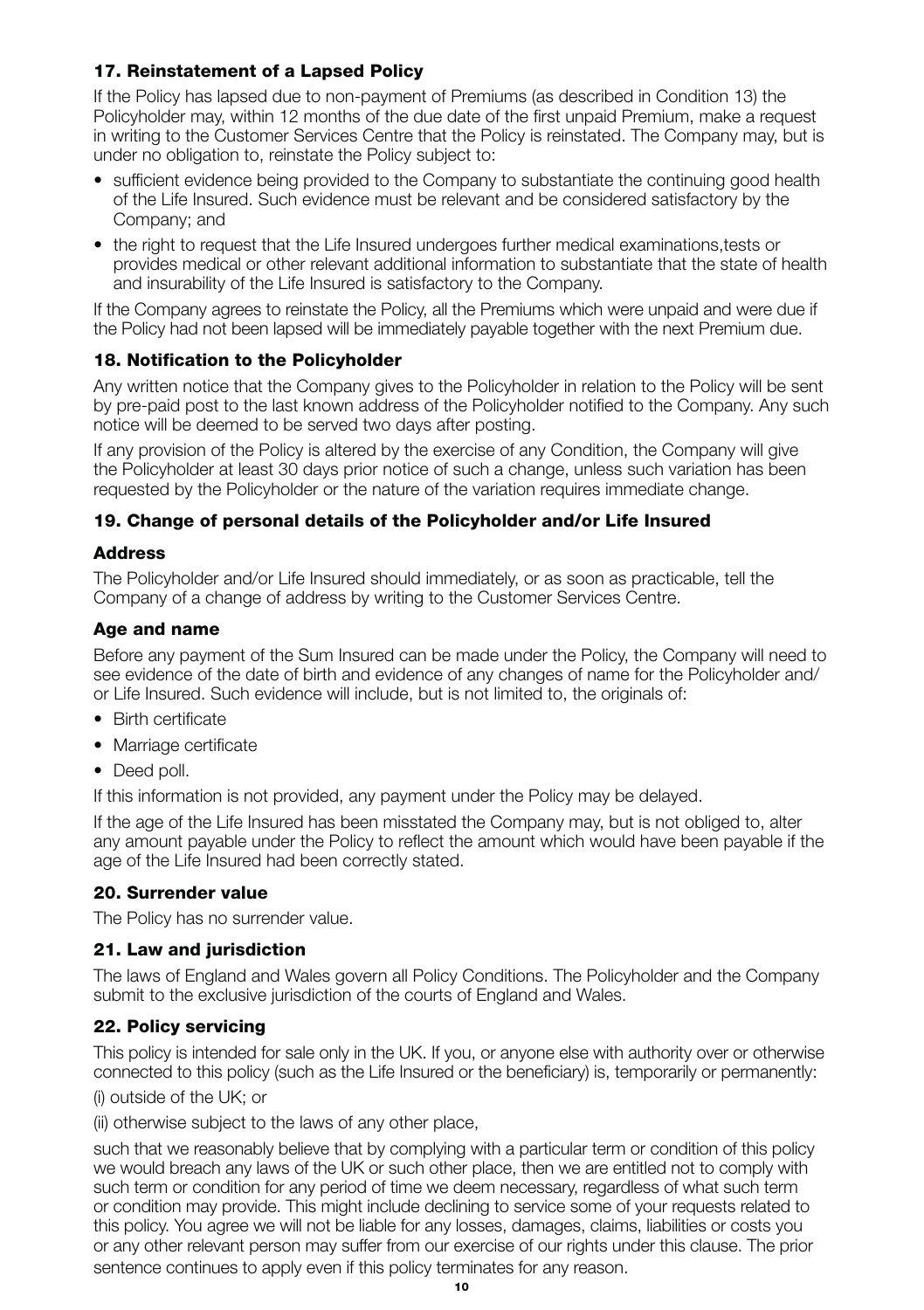#### **23. Tax and legislation**

The Company may, but is not obliged to, make changes in a fair and reasonable manner to the following, to take account of any actual or proposed changes in taxation, legislation, legal precedents, regulations, or the manner in which such legislation or regulations are interpreted or construed:

- the Conditions of the Policy; or
- any Premiums or benefits under the Policy.

Any such changes made to the Policy Conditions and/or the Policy benefits will be notified to the Policyholder in accordance with Condition 16. The Company will not include any taxes, levies, charges, fees and withholdings of any nature now or brought in at a later date by any government, fiscal or other authority in the Premiums charged for this Policy. If any such charges arise as a result of you paying the Premiums, you must ensure they are paid.

The Company will not accept any responsibility for the payment of any such charges you may incur as a result of buying this Policy/paying Premiums. If anything changes to oblige the Company to include any taxes, levies, charges, fees and withholdings in the premiums charged, we will write and tell you.

#### **24. Tax Compliance**

It's up to you to meet your tax responsibilities in the UK and any other countries where this arises. This relates to the opening and use of accounts and services provided by members of the HSBC Group. Some countries' tax laws may apply to you even if you don't live there or aren't a citizen of that country. Connected Persons, who are people connected with you that's relevant to your relationship with us, are responsible for their own tax obligations. As you are responsible for your own tax obligations (and Connected Persons, for theirs), no HSBC Group member is responsible for this nor provides tax advice. It is your choice if you seek independent legal and tax advice.

#### **25. Actions we make take in order to prevent Financial Crime**

Members of the HSBC Group, are required, and may take any action to meet Compliance Obligations relating to or in connection with the detection, investigation and prevention of Financial Crime ("Financial Crime Risk Management Activity"). Such action may include, but is not limited to:

- a. screening, intercepting and investigating any instruction or communication sent to or by you or a Connected Person, or on your or their behalf;
- b. investigating the source of or intended recipient of funds;
- c. combining Customer Information with other related information in the possession of any member of the HSBC Group: and/or
- d. making further enquiries as to the status of a person or entity, whether they are subject to a sanctions regime, or confirming their identity and status.

Exceptionally, our Financial Crime Risk Management Activity may lead to us:

- a. delaying or refusing to either process a payment or your instructions;
- b. being unable to provide all or part of the Services to you and ending our entire relationship with you;
- c. taking necessary steps for any member of the HSBC Group to meet the Compliance Obligations; and/or
- d. blocking or closing your account(s) or products(s) (although not any of your mortgage account(s)).

To the extent permissible by law, no member of HSBC Group shall be liable to you or any third party in respect of any loss (however it arose) that was suffered or incurred by you or a third party, caused in whole or in part in connection with the undertaking of Financial Crime Risk Management Activity.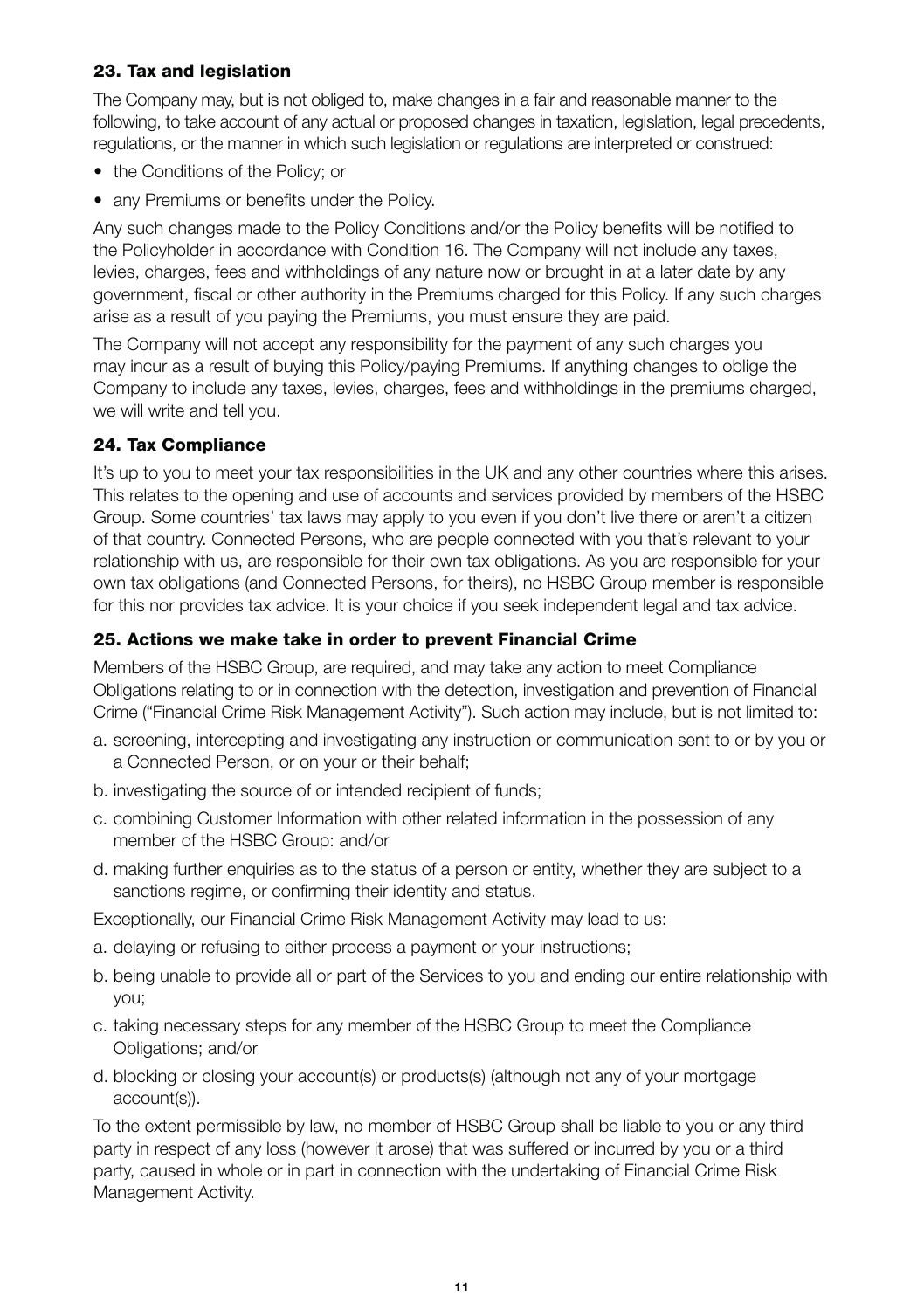#### **26. Your responsibilities**

If we make a reasonable request for information, you must give it to us as soon as possible. If you don't give it to us, or if we suspect fraudulent or criminal activity of any kind:

- you might not be able to carry maintain on doing some or all of your products and/or Services banking with us anymore;
- we might try to get it from another source, ourselves.

It's up to you to make sure the information you give us is accurate and up to date, and you must tell us if anything changes, within 30 days.

We'll use your information as explained in our Privacy Notice. We'll give it to others if we're compelled to do so by law, we've a public duty to disclose it, we need to disclose to protect our own interests (for example in any legal proceedings) or if we have your specific agreement. For example, if we believe you may have tax obligations in other countries, we may have to disclose information about you directly to HM Revenue & Customs (HMRC) or other local tax authorities.

#### **27. Unfair contract terms**

If any Policy provision is considered and found to be wholly or partly unfair or ambiguous in accordance with the Consumer Rights Act 2015 the Company may by suitable Endorsement and in a fair and reasonable manner change the wording of such condition to prevent and resolve the unfairness or ambiguity.

If any change is made to the Policy in accordance with this Condition:

- it shall be made so as not to prejudice the position of the Policyholder;
- written notification of such change shall be given to the Policyholder in accordance with Condition 16; and
- the rest of the Policy will not be affected unless the Endorsement specifically alters it.

#### **28. Contracts (Rights of Third Parties) Act 1999**

Any person who is not a party to the Policy has no right under the Contracts (Rights of Third Parties) Act 1999 to enforce any provision or condition of the Policy but this does not affect any right or remedy of a third party which exists or is available apart from under that Act.

#### **29. Miscellaneous**

If all or any part of the provisions of these terms become illegal, invalid or unenforceable in any respect under the law of any jurisdiction, that shall not affect or impair the legality, validity or enforceability of such provision in any other jurisdictions or the remainder of these terms in that jurisdiction.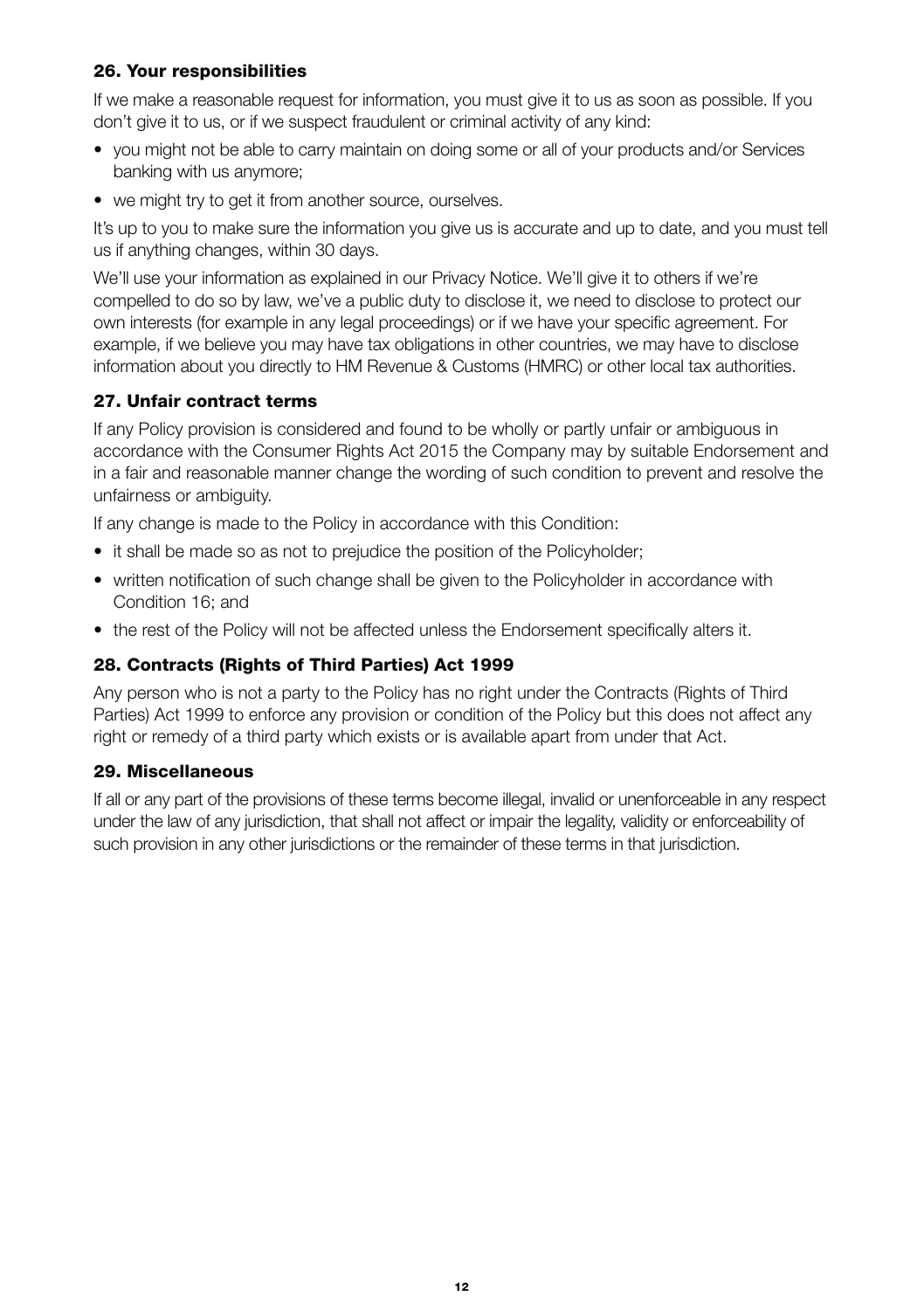# **Definitions**

#### **Accidental Death**

Means death arising solely and directly from bodily injury caused by external, violent, visible and accidental means, totally independent of any physical or mental illness or infirmity and excluding suicide in the 90 days from our receipt of your application to the Policy commencing, or until your application is declined.

#### **Authorities**

Includes any judicial, administrative, public or regulatory body, any government, any Tax Authority, court, central bank or law enforcement body, or any of their agents with jurisdiction over any part of the HSBC Group.

#### **Accidental Death Benefit**

Means free cover for the sum insured applied for up to a maximum of £250,000 in the event of Accidental Death. You are covered for a maximum period of 90 days from our receipt of your application to the Policy commencing, or until your application is declined.

#### **Claims Department**

Means HSBC Life (UK) Limited, PO Box 6176, Coventry, CV3 9HN

#### **Company**

Means HSBC Life (UK) Limited or its successors in title.

#### **Compliance Obligations**

Means obligations of the HSBC Group to comply with: (a) Laws or international guidance and internal policies or procedures, (b) any demand from Authorities or reporting, disclosure or other obligations under Laws, and (c) Laws requiring us to verify the identity of our customers.

#### **Connected Person**

Means any natural person or legal entity (other than you) whose information (including Personal Data or Tax Information) you provide, or which is provided on your behalf, to any member of the HSBC Group or which is otherwise received by any member of the HSBC Group in connection with the provision of the Services. A Connected Person may include any guarantor or any other persons or entities with whom you have a relationship that is relevant to your relationship with the HSBC Group. A Connected Person may include any guarantor or owner of a legal estate in land over which we are to take security, provider or recipient of a payment or any other persons or entities with whom you have a relationship that is relevant to your relationship with the HSBC Group.

#### **Customer Information**

Means your Personal Data, confidential information, and/or Tax Information or that of a Connected Person.

#### **Customer Services Centre**

Means HSBC Life (UK) Limited, PO Box 6176, Coventry, CV3 9HN

#### **Death Benefit**

Is the amount payable on the death of the Life Insured and is equal to the lump sum as shown in the Policy Schedule.

#### **Decreasing Cover**

Where the amount of benefit is designed to reduce in line with an outstanding mortgage or loan.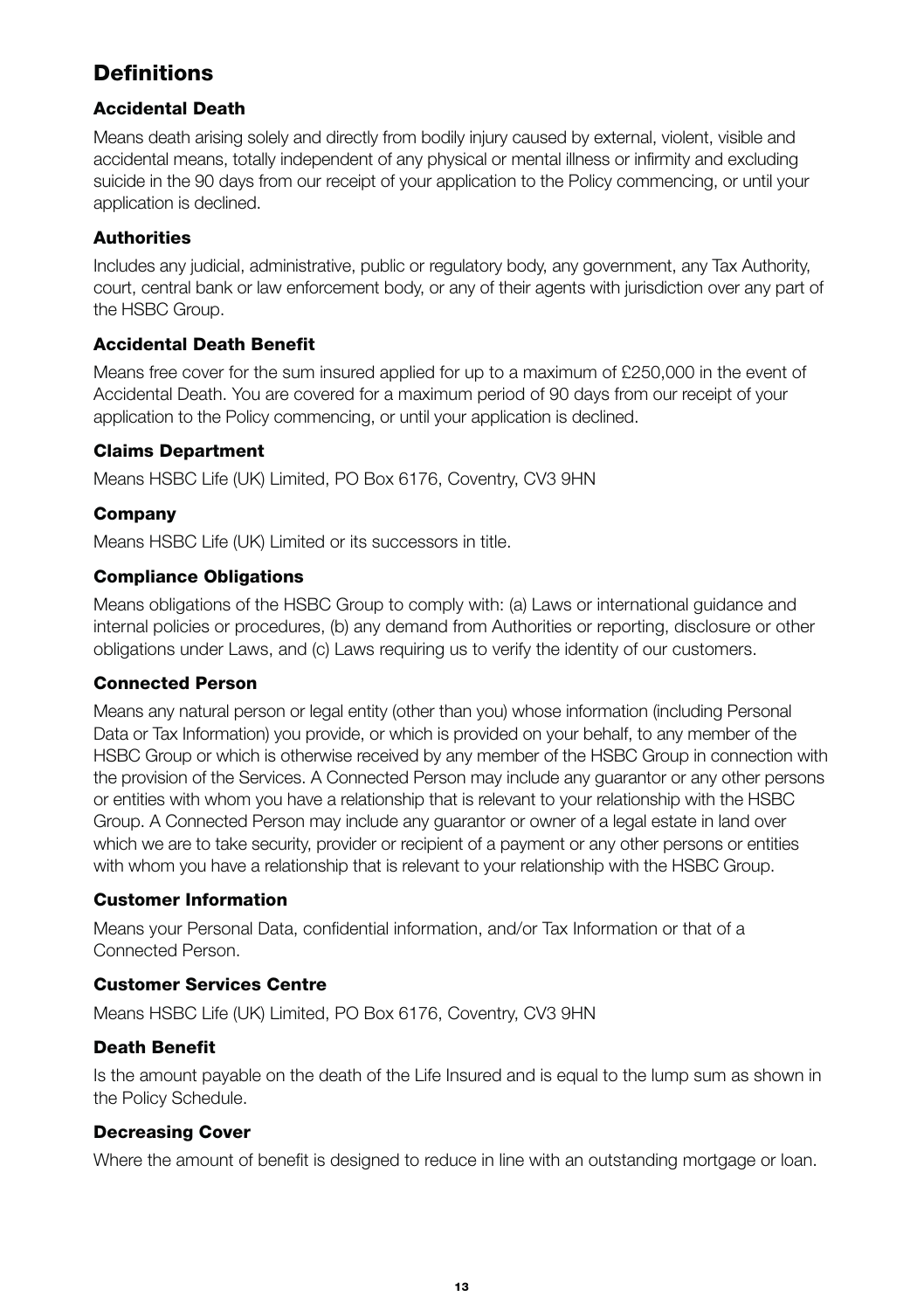#### **Diagnosis**

Means an unequivocal confirmation of terminal illness as defined in these Policy Conditions and contained in a dated letter to the Company. All diagnoses and medical opinions must be given by a registered medical practitioner whose professional status is recognised by the Company; and

- is acceptable to our Chief Medical Officer; and
- is a specialist in an area of medicine appropriate to the cause of the claim

#### **Endorsement**

Means any schedule, letter or other document issued by the Company to the Policyholder that alters the provisions, conditions, definitions or schedule of the Policy.

#### **Expiry Date**

Means the date shown in the Policy Schedule on which the Policy terminates and all benefits come to an end.

#### **Financial Crime**

Means money laundering, terrorist financing, bribery, corruption, tax evasion, fraud, evasion of economic or trade sanctions, and/or any acts or attempts to circumvent or break any Laws relating to these matters.

#### **Financial Crime Risk Management Activity**

Means any action to meet Compliance Obligations relating to the detection, investigation and prevention of Financial Crime. This may include (a) screening, intercepting and investigating any communication, application for Services or any payment, whether sent to or by you or on your behalf, (b) investigating the source of or intended recipient of money, (c) combining Customer Information with other related information in the possession of the HSBC Group and/or (d) making further enquiries as to the status of a relevant person or entity (whether they are subject to a sanctions regime or confirming their identity or status).

#### **Grace Period**

Means, in respect of each Premium, a period of 28 days immediately following the Premium due date.

#### **HSBC Group** and **any member of the HSBC Group**

Means HSBC Holdings plc, and/or any of its affiliates, subsidiaries, associated entities, and any of their branches or offices, and includes HSBC Life (UK) Limited and HSBC UK Bank plc.

#### **Interim Cover**

If you are taking the Policy out in connection with a **first direct** residential mortgage, free cover is provided until the Policy commences up to the amount applied for.

This cover will start from the later of:

- the date of exchange of contracts:
- the date we accept your application; or
- the date we receive your acceptance of alternative terms.

Cover will last for a maximum period of 90 days, or until your mortgage is completed if earlier.

#### **Laws**

Include any local or foreign law, regulation, judgment or court order, voluntary code, sanctions regime, agreement between any member of the HSBC Group and an Authority, or agreement or treaty between Authorities and applicable to us or any other member of the HSBC Group.

#### **Level Cover**

A fixed level of benefit throughout the term of the Policy.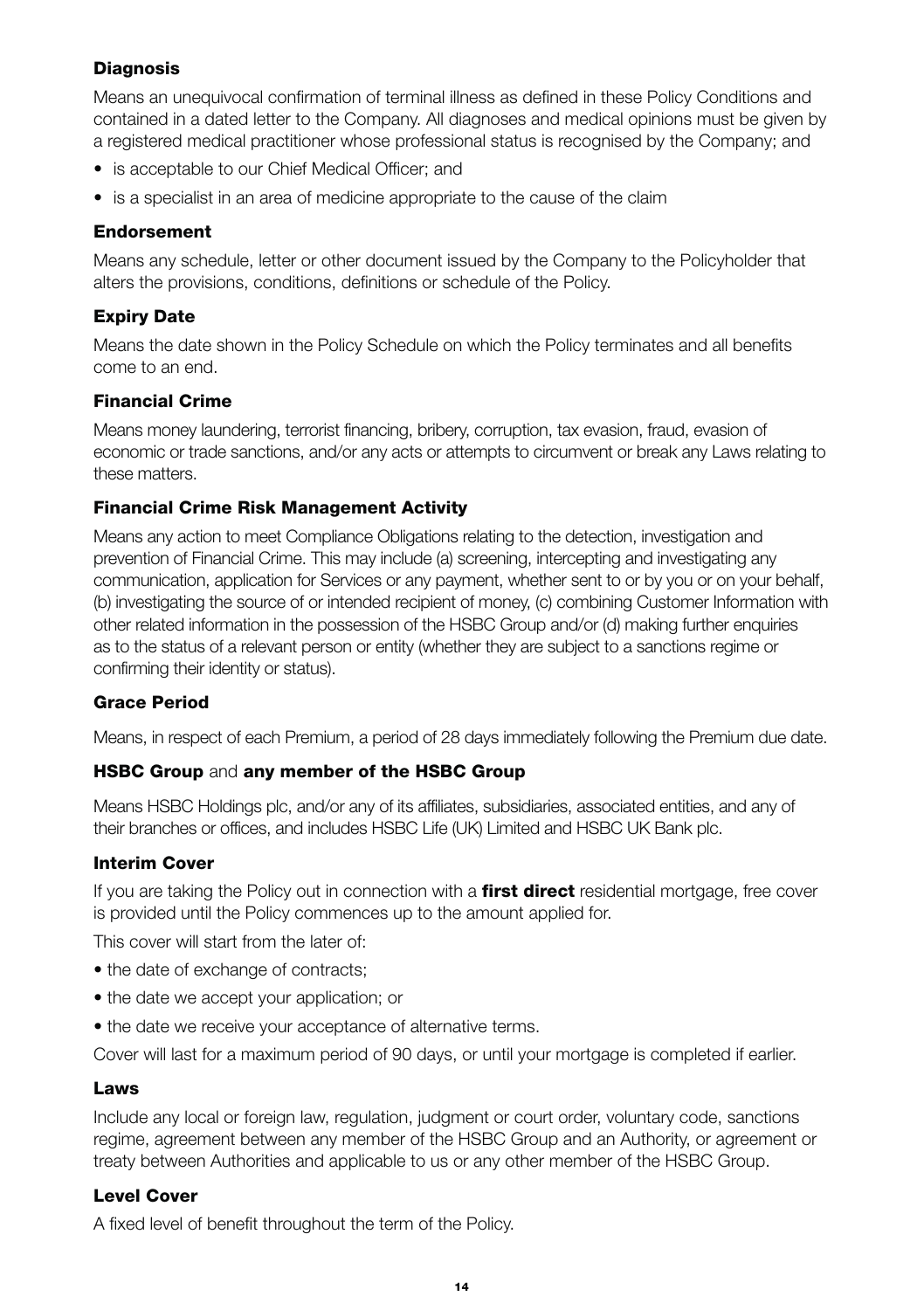#### **Life Insured**

Is the person shown as Life Insured in the Policy Schedule relating to whom payment of the Sum Insured depends.

#### **Loan Amount**

Means the total amount of capital borrowed from **first direct** and drawn down within three calendar months of the start date of the Policy, as shown on the Policy Schedule. If the start date of the Policy is after the date the loan is drawn down then Loan Amount shall mean the capital balance outstanding at the start date of the Policy.

#### **Mortgage Account**

Means (in relation to a **first direct** plc residential mortgage for which the Policy is used in connection):

- the capital borrowing outstanding; plus
- any interest accrued since the last mortgage repayment instalment due date, (as specified in the terms and conditions of the mortgage agreement with **first direct**); less
- the sum of any repayment instalments (as specified in the terms and conditions of the mortgage agreement with **first direct**) that have fallen due and have not been paid, together with any interest accrued.

 If the original Sum Insured at the start of the policy is less than the Loan Amount then the Mortgage Account, for the purpose of calculating the mortgage protection for the Policy, shall be proportionately reduced by the ratio of the Sum Insured to the Loan Amount.

#### **Personal Data**

Means any information relating to an individual from which they can be identified or are identifiable.

#### **Personal Protection**

Means a Policy applied for to provide family cover, personal cover or residential mortgage cover.

#### **Policy**

Means **first direct** Life Insurance for Personal Protection.

#### **Policy Conditions**

The conditions set out under the heading "Policy Conditions", beginning on page 7 of this booklet.

#### **Policyholder**

Means the person (or persons) shown as the Policyholder in the Policy Schedule who for the time being is the legal holder of the Policy. The original Policyholder will be shown in the Policy Schedule, but could, if appropriate, mean:

- the executor/administrator of the Policyholder; or
- the legal assignee of the Policyholder or subsequent assigns (including for the avoidance of doubt any trustee in bankruptcy or liquidator), or
- the executor/administrator of such assignee holding title to the Policy, or
- if the Policy is held in trust, the current trustee(s) of such trust.

#### **Policy Schedule**

Means the schedule to the Policy (issued as 'the Policy Schedule') or any replacement schedule issued by the Company in accordance with the Policy Conditions which shows the details of the cover provided by the Policy.

#### **Premium**

Means the amount shown in the Policy Schedule or any subsequent Endorsement.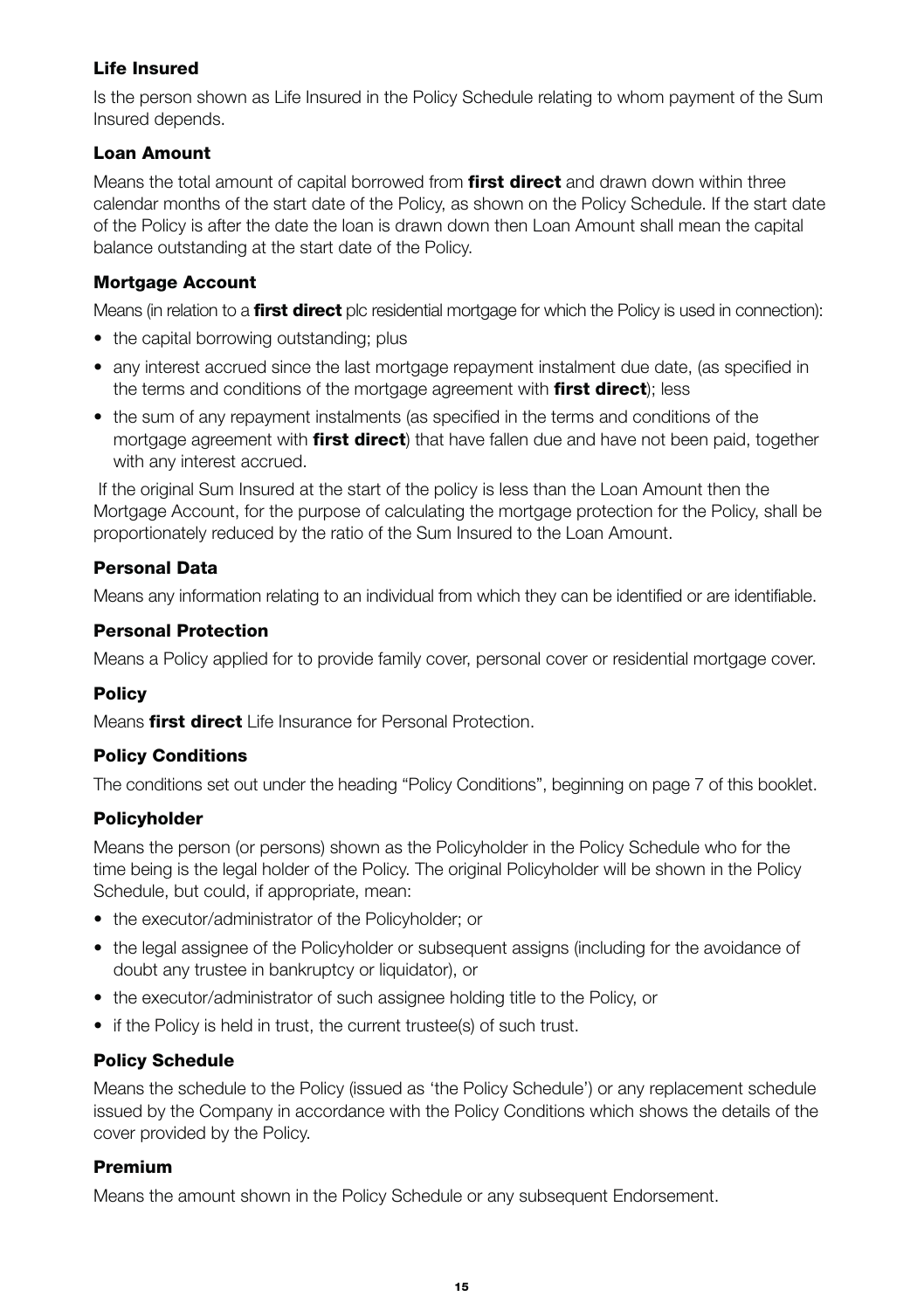#### **Services**

Means (a) the opening, maintaining and closing of your accounts with us, including your mortgage account (b) providing you with credit facilities and other banking products and services (including insurance), processing applications, credit and eligibility assessment, and (c) maintaining our overall relationship with you, including marketing services or products to you, market research, insurance, audit and administrative purposes.

#### **Sum Insured**

Means the amount shown in the Policy Schedule against the heading of Sum Insured.

#### **Tax Authorities**

Means UK or foreign tax, revenue or monetary authorities (for example, HMRC).

#### **Tax Information**

Means documentation or information about a person's tax status, including yours.

#### **Terminal Illness Benefit**

The Sum Insured will become payable provided that there has been a definite Diagnosis within the term of the Policy by the attending consultant, of an illness that satisfies both of the following:

- The illness either has no known cure or has progressed to the point where it cannot be cured; and
- In the opinion of the attending consultant and our Chief Medical Officer, the illness is expected to lead to death within the later of 24 months or the remaining term of the policy.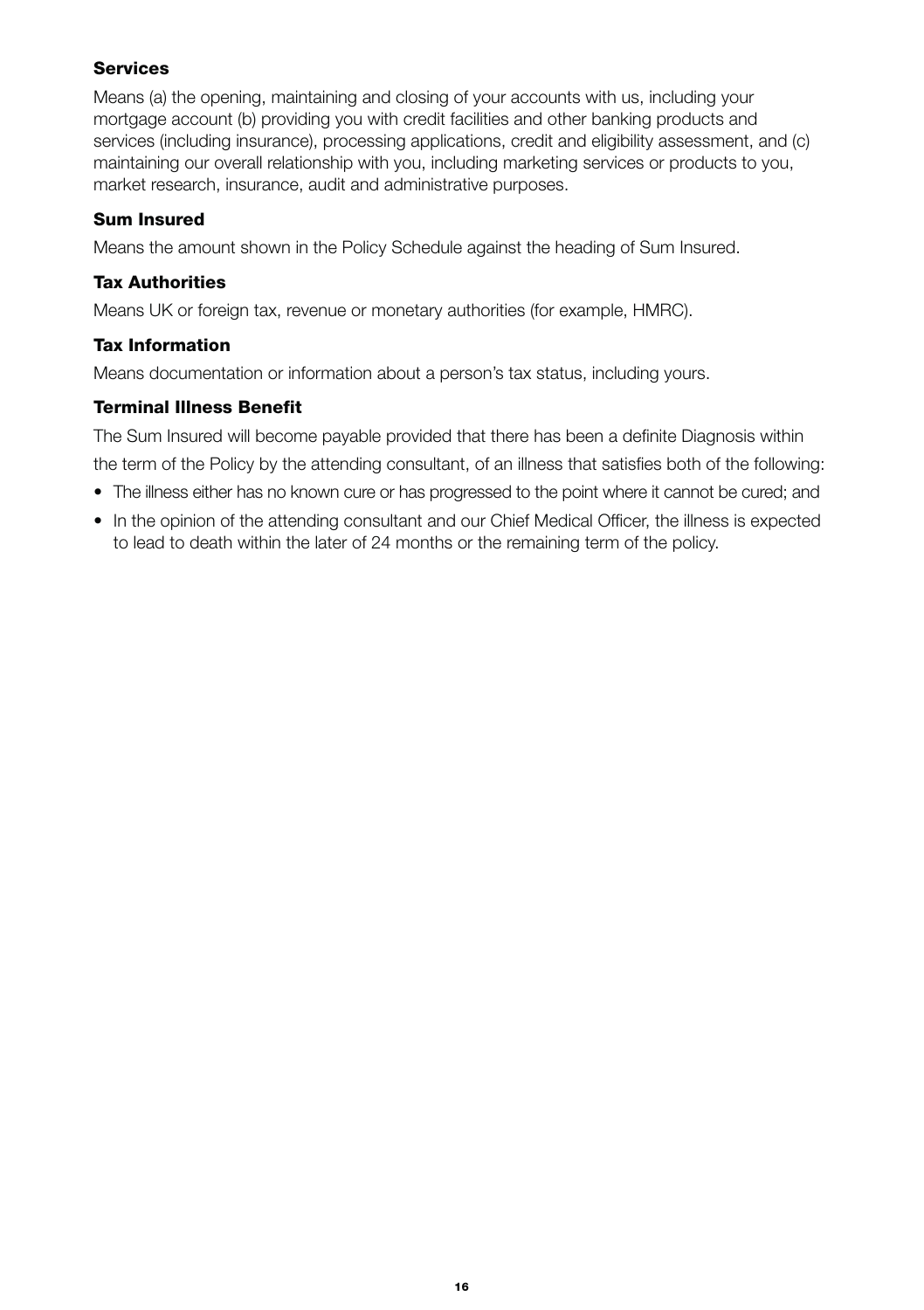**The Sum Insured payable in the first month of a Policy Year of claim for each £1,000 of initial Sum Insured will be as shown in the tables on pages 13-15. In order to establish the Sum Insured that will apply in any subsequent month of each policy year the Policyholder should contact HSBC Life (UK) Limited.**

| <b>Year of</b>           | <b>Policy Term &gt;</b> |       |       |       |       |       |       |                  |       |  |  |
|--------------------------|-------------------------|-------|-------|-------|-------|-------|-------|------------------|-------|--|--|
| <b>Claim</b>             | $\overline{2}$          | 3     | 4     | 5     | 6     | 7     | 8     | $\boldsymbol{9}$ | 10    |  |  |
| $\overline{\phantom{0}}$ | £                       | £     | £     | £     | £     | £     | £     | £                | £     |  |  |
| 1                        | 1,000                   | 1,000 | 1,000 | 1,000 | 1,000 | 1,000 | 1,000 | 1,000            | 1,000 |  |  |
| $\overline{2}$           | 517                     | 689   | 775   | 827   | 861   | 885   | 903   | 917              | 928   |  |  |
| 3                        |                         | 357   | 534   | 641   | 711   | 761   | 799   | 828              | 851   |  |  |
| $\overline{4}$           |                         |       | 276   | 441   | 551   | 629   | 687   | 732              | 768   |  |  |
| 5                        |                         |       |       | 228   | 380   | 487   | 568   | 630              | 679   |  |  |
| 6                        |                         |       |       |       | 197   | 336   | 440   | 520              | 584   |  |  |
| $\overline{7}$           |                         |       |       |       |       | 174   | 303   | 403              | 483   |  |  |
| $\,8\,$                  |                         |       |       |       |       |       | 157   | 278              | 374   |  |  |
| 9                        |                         |       |       |       |       |       |       | 144              | 258   |  |  |
| 10                       |                         |       |       |       |       |       |       |                  | 134   |  |  |
| 11                       |                         |       |       |       |       |       |       |                  |       |  |  |
| 12                       |                         |       |       |       |       |       |       |                  |       |  |  |
| 13                       |                         |       |       |       |       |       |       |                  |       |  |  |
| 14                       |                         |       |       |       |       |       |       |                  |       |  |  |
| 15                       |                         |       |       |       |       |       |       |                  |       |  |  |
| 16                       |                         |       |       |       |       |       |       |                  |       |  |  |
| 17                       |                         |       |       |       |       |       |       |                  |       |  |  |
| 18                       |                         |       |       |       |       |       |       |                  |       |  |  |
| 19                       |                         |       |       |       |       |       |       |                  |       |  |  |
| 20                       |                         |       |       |       |       |       |       |                  |       |  |  |

| <b>Year of</b> | <b>Policy Term ▶</b> |       |       |       |       |       |       |       |       |       |
|----------------|----------------------|-------|-------|-------|-------|-------|-------|-------|-------|-------|
| <b>Claim</b>   | 11                   | 12    | 13    | 14    | 15    | 16    | 17    | 18    | 19    | 20    |
| M              | £                    | £     | £     | £     | £     | £     | £     | £     | £     | £     |
| 1              | 1,000                | 1,000 | 1,000 | 1,000 | 1,000 | 1,000 | 1,000 | 1,000 | 1,000 | 1,000 |
| $\overline{2}$ | 937                  | 945   | 951   | 956   | 961   | 965   | 968   | 971   | 974   | 976   |
| 3              | 869                  | 885   | 898   | 909   | 918   | 926   | 933   | 940   | 945   | 950   |
| $\overline{4}$ | 797                  | 821   | 841   | 858   | 873   | 885   | 896   | 906   | 914   | 922   |
| 5              | 719                  | 752   | 780   | 804   | 824   | 841   | 857   | 870   | 882   | 892   |
| 6              | 636                  | 679   | 715   | 745   | 772   | 794   | 814   | 831   | 847   | 860   |
| $\overline{7}$ | 547                  | 601   | 645   | 683   | 716   | 744   | 769   | 790   | 809   | 826   |
| 8              | 452                  | 517   | 571   | 617   | 656   | 690   | 720   | 746   | 769   | 789   |
| 9              | 350                  | 427   | 491   | 546   | 592   | 633   | 668   | 699   | 726   | 750   |
| 10             | 242                  | 331   | 406   | 469   | 524   | 571   | 612   | 648   | 680   | 708   |
| 11             | 125                  | 228   | 315   | 388   | 451   | 505   | 552   | 594   | 631   | 663   |
| 12             |                      | 118   | 217   | 301   | 372   | 435   | 489   | 536   | 578   | 615   |
| 13             |                      |       | 112   | 207   | 289   | 359   | 420   | 474   | 522   | 564   |
| 14             |                      |       |       | 107   | 199   | 278   | 347   | 408   | 462   | 509   |
| 15             |                      |       |       |       | 103   | 192   | 269   | 337   | 397   | 450   |
| 16             |                      |       |       |       |       | 99    | 186   | 261   | 328   | 388   |
| 17             |                      |       |       |       |       |       | 96    | 180   | 254   | 320   |
| 18             |                      |       |       |       |       |       |       | 93    | 175   | 219   |
| 19             |                      |       |       |       |       |       |       |       | 91    | 171   |
| 20             |                      |       |       |       |       |       |       |       |       | 89    |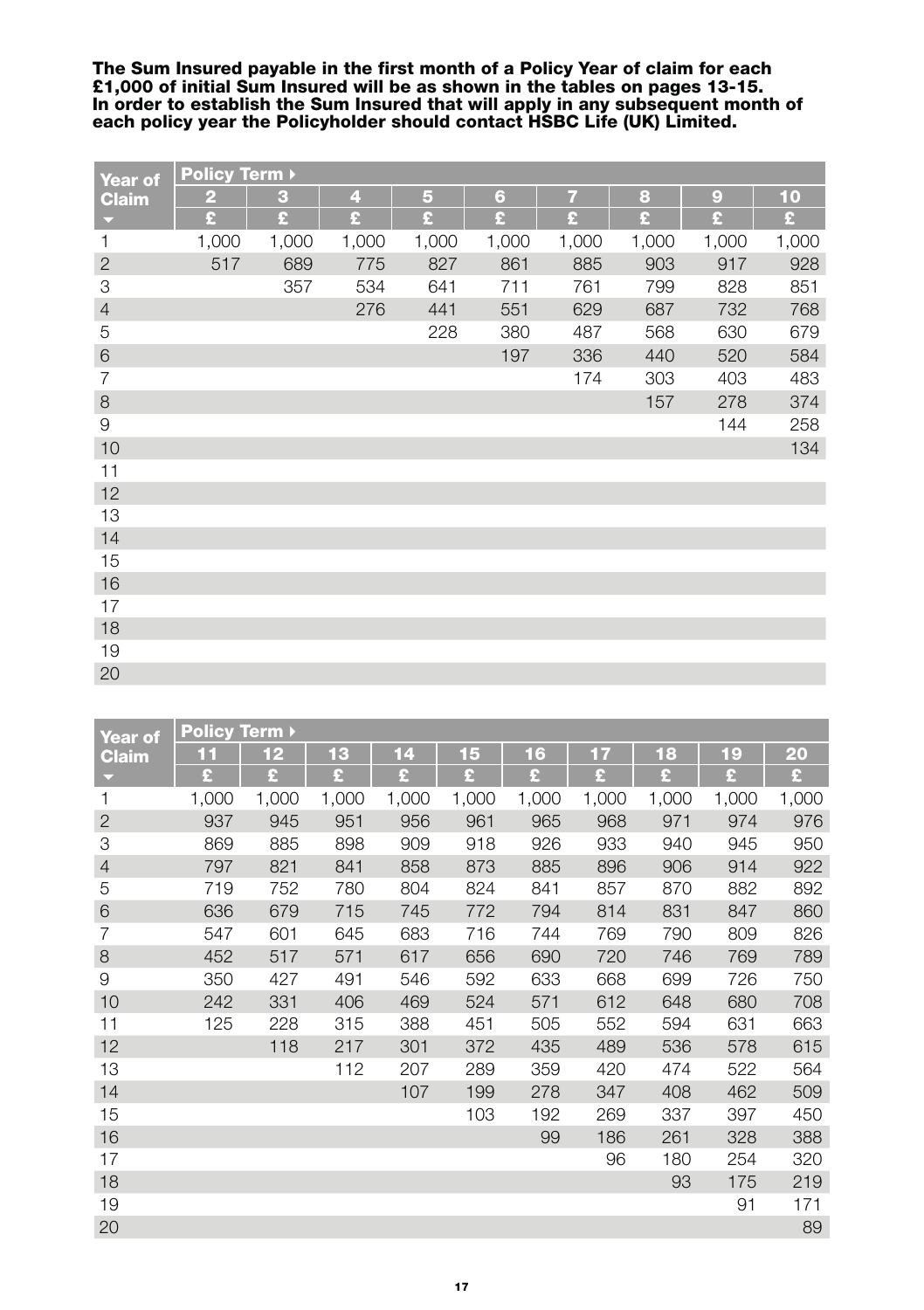|                         | <b>Policy Term &gt;</b> |       |       |       |       |       |       |       |       |       |
|-------------------------|-------------------------|-------|-------|-------|-------|-------|-------|-------|-------|-------|
| <b>Year of</b><br>Claim | 21                      | 22    | 23    | 24    | 25    | 26    | 27    | 28    | 29    | 30    |
|                         | £                       | £     | £     | £     | £     | £     | £     | £     | £     | £     |
| 1                       | 1,000                   | 1,000 | 1,000 | 1,000 | 1,000 | 1,000 | 1,000 | 1,000 | 1,000 | 1,000 |
| $\overline{2}$          | 978                     | 980   | 982   | 983   | 985   | 986   | 987   | 988   | 989   | 990   |
| 3                       | 954                     | 958   | 962   | 965   | 968   | 970   | 973   | 975   | 977   | 979   |
| $\overline{4}$          | 929                     | 935   | 940   | 945   | 950   | 954   | 957   | 961   | 964   | 966   |
| 5                       | 902                     | 910   | 917   | 924   | 930   | 936   | 941   | 945   | 950   | 953   |
| $\,$ 6 $\,$             | 872                     | 883   | 893   | 902   | 910   | 917   | 923   | 929   | 935   | 940   |
| $\overline{7}$          | 841                     | 855   | 867   | 878   | 887   | 896   | 904   | 912   | 919   | 925   |
| 8                       | 808                     | 824   | 839   | 852   | 864   | 874   | 884   | 893   | 901   | 909   |
| 9                       | 772                     | 791   | 808   | 824   | 838   | 851   | 863   | 873   | 883   | 892   |
| 10                      | 734                     | 756   | 776   | 795   | 811   | 826   | 840   | 852   | 863   | 874   |
| 11                      | 693                     | 719   | 742   | 763   | 782   | 799   | 815   | 829   | 842   | 854   |
| 12                      | 649                     | 678   | 705   | 729   | 751   | 771   | 789   | 805   | 820   | 833   |
| 13                      | 602                     | 635   | 666   | 693   | 718   | 740   | 760   | 779   | 796   | 811   |
| 14                      | 552                     | 590   | 624   | 654   | 682   | 707   | 730   | 751   | 770   | 787   |
| 15                      | 498                     | 540   | 578   | 613   | 644   | 672   | 698   | 721   | 742   | 762   |
| 16                      | 440                     | 488   | 530   | 569   | 603   | 635   | 663   | 689   | 713   | 734   |
| 17                      | 379                     | 431   | 479   | 521   | 560   | 594   | 626   | 655   | 681   | 705   |
| 18                      | 313                     | 371   | 423   | 470   | 513   | 551   | 586   | 618   | 647   | 674   |
| 19                      | 243                     | 307   | 364   | 416   | 463   | 505   | 544   | 579   | 611   | 641   |
| 20                      | 167                     | 238   | 301   | 358   | 410   | 456   | 499   | 537   | 573   | 605   |
| 21                      | 87                      | 164   | 233   | 296   | 352   | 404   | 450   | 492   | 531   | 567   |
| 22                      |                         | 85    | 161   | 229   | 291   | 347   | 398   | 445   | 487   | 526   |
| 23                      |                         |       | 83    | 158   | 226   | 287   | 343   | 393   | 439   | 482   |
| 24                      |                         |       |       | 82    | 156   | 222   | 283   | 338   | 389   | 435   |
| 25                      |                         |       |       |       | 81    | 153   | 219   | 280   | 334   | 385   |
| 26                      |                         |       |       |       |       | 80    | 151   | 217   | 276   | 331   |
| 27                      |                         |       |       |       |       |       | 78    | 149   | 214   | 273   |
| 28                      |                         |       |       |       |       |       |       | 78    | 148   | 212   |
| 29                      |                         |       |       |       |       |       |       |       | 77    | 146   |
| 30                      |                         |       |       |       |       |       |       |       |       | 76    |

#### **The Sum Insured payable in the first month of a Policy Year of claim for each £1,000 of initial Sum Insured will be**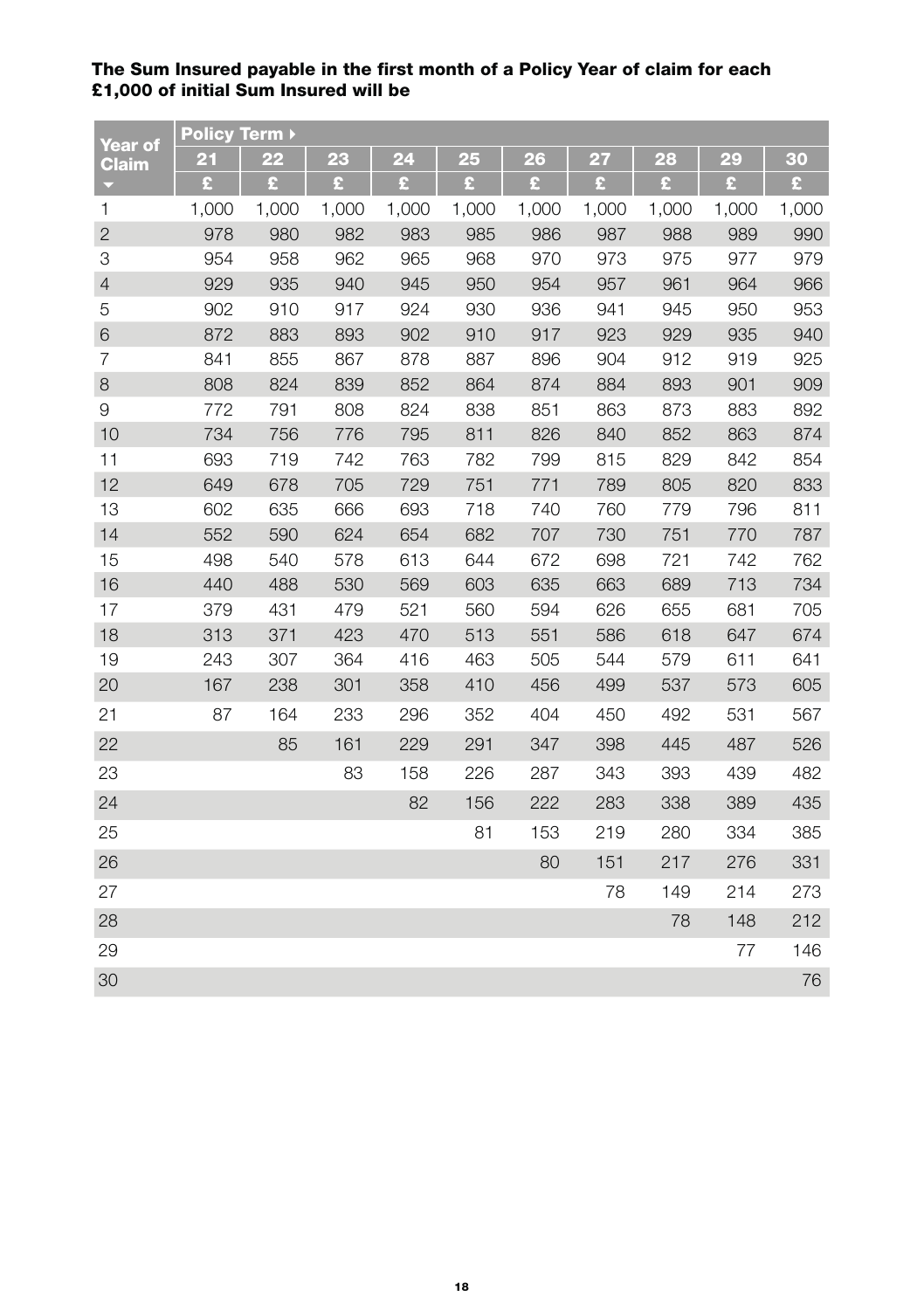#### **The Sum Insured payable in the first month of a Policy Year of claim for each £1,000 of initial Sum Insured will be**

| Year of        |       | <b>Policy Term ▶</b> |       |                 |       |       |       |       |       |       |  |
|----------------|-------|----------------------|-------|-----------------|-------|-------|-------|-------|-------|-------|--|
| Claim          | 31    | 32                   | 33    | $\overline{34}$ | 35    | 36    | 37    | 38    | 39    | 40    |  |
|                | £     | £                    | £     | £               | £     | £     | £     | £     | £     | £     |  |
| 1              | 1,000 | 1,000                | 1,000 | 1,000           | 1,000 | 1,000 | 1,000 | 1,000 | 1,000 | 1,000 |  |
| $\overline{2}$ | 991   | 991                  | 992   | 993             | 993   | 994   | 994   | 995   | 995   | 995   |  |
| 3              | 980   | 982                  | 983   | 984             | 986   | 987   | 988   | 989   | 989   | 990   |  |
| $\overline{a}$ | 969   | 971                  | 973   | 975             | 977   | 979   | 980   | 982   | 983   | 984   |  |
| 5              | 957   | 960                  | 963   | 966             | 968   | 971   | 973   | 975   | 977   | 978   |  |
| 6              | 944   | 948                  | 952   | 956             | 959   | 962   | 965   | 967   | 970   | 972   |  |
| 7              | 930   | 936                  | 940   | 945             | 949   | 952   | 956   | 959   | 962   | 965   |  |
| 8              | 916   | 922                  | 928   | 933             | 938   | 942   | 947   | 950   | 954   | 957   |  |
| 9              | 900   | 907                  | 914   | 921             | 926   | 932   | 937   | 941   | 945   | 949   |  |
| 10             | 883   | 892                  | 900   | 907             | 914   | 920   | 926   | 931   | 936   | 941   |  |
| 11             | 865   | 875                  | 884   | 893             | 901   | 908   | 914   | 920   | 926   | 931   |  |
| 12             | 846   | 857                  | 868   | 877             | 886   | 895   | 902   | 909   | 915   | 921   |  |
| 13             | 825   | 838                  | 850   | 861             | 871   | 880   | 889   | 897   | 904   | 911   |  |
| 14             | 803   | 818                  | 831   | 843             | 855   | 865   | 875   | 884   | 892   | 900   |  |
| 15             | 780   | 796                  | 811   | 825             | 837   | 849   | 860   | 870   | 879   | 888   |  |
| 16             | 754   | 773                  | 789   | 805             | 819   | 832   | 844   | 855   | 865   | 875   |  |
| 17             | 727   | 747                  | 766   | 783             | 799   | 813   | 827   | 839   | 850   | 861   |  |
| 18             | 698   | 721                  | 741   | 760             | 777   | 793   | 808   | 822   | 834   | 846   |  |
| 19             | 667   | 692                  | 715   | 735             | 755   | 772   | 788   | 803   | 817   | 830   |  |
| 20             | 634   | 661                  | 686   | 709             | 730   | 749   | 767   | 784   | 799   | 813   |  |
| 21             | 599   | 629                  | 656   | 681             | 704   | 725   | 745   | 763   | 780   | 795   |  |
| 22             | 561   | 593                  | 623   | 651             | 676   | 699   | 721   | 741   | 759   | 776   |  |
| 23             | 520   | 556                  | 588   | 618             | 646   | 671   | 695   | 717   | 737   | 755   |  |
| 24             | 477   | 516                  | 551   | 584             | 614   | 642   | 667   | 691   | 713   | 733   |  |
| 25             | 431   | 473                  | 511   | 547             | 580   | 610   | 638   | 663   | 687   | 709   |  |
| 26             | 381   | 427                  | 469   | 507             | 543   | 576   | 606   | 634   | 660   | 684   |  |
| 27             | 328   | 377                  | 423   | 465             | 504   | 539   | 572   | 603   | 631   | 656   |  |
| 28             | 271   | 325                  | 374   | 420             | 462   | 500   | 536   | 569   | 599   | 627   |  |
| 29             | 210   | 268                  | 322   | 371             | 417   | 459   | 497   | 533   | 566   | 596   |  |
| 30             | 145   | 208                  | 266   | 319             | 369   | 414   | 456   | 494   | 530   | 563   |  |
| 31             | 75    | 143                  | 206   | 264             | 317   | 366   | 411   | 453   | 492   | 527   |  |
| 32             |       | 74                   | 142   | 205             | 262   | 315   | 364   | 409   | 451   | 489   |  |
| 33             |       |                      | 74    | 141             | 203   | 260   | 313   | 362   | 407   | 448   |  |
| 34             |       |                      |       | 73              | 140   | 202   | 259   | 311   | 360   | 405   |  |
| 35             |       |                      |       |                 | 73    | 139   | 201   | 257   | 310   | 358   |  |
| 36             |       |                      |       |                 |       | 72    | 138   | 199   | 256   | 308   |  |
| 37             |       |                      |       |                 |       |       | 72    | 138   | 198   | 255   |  |
| 38             |       |                      |       |                 |       |       |       | 71    | 137   | 197   |  |
| 39             |       |                      |       |                 |       |       |       |       | 71    | 136   |  |
| 40             |       |                      |       |                 |       |       |       |       |       | 71    |  |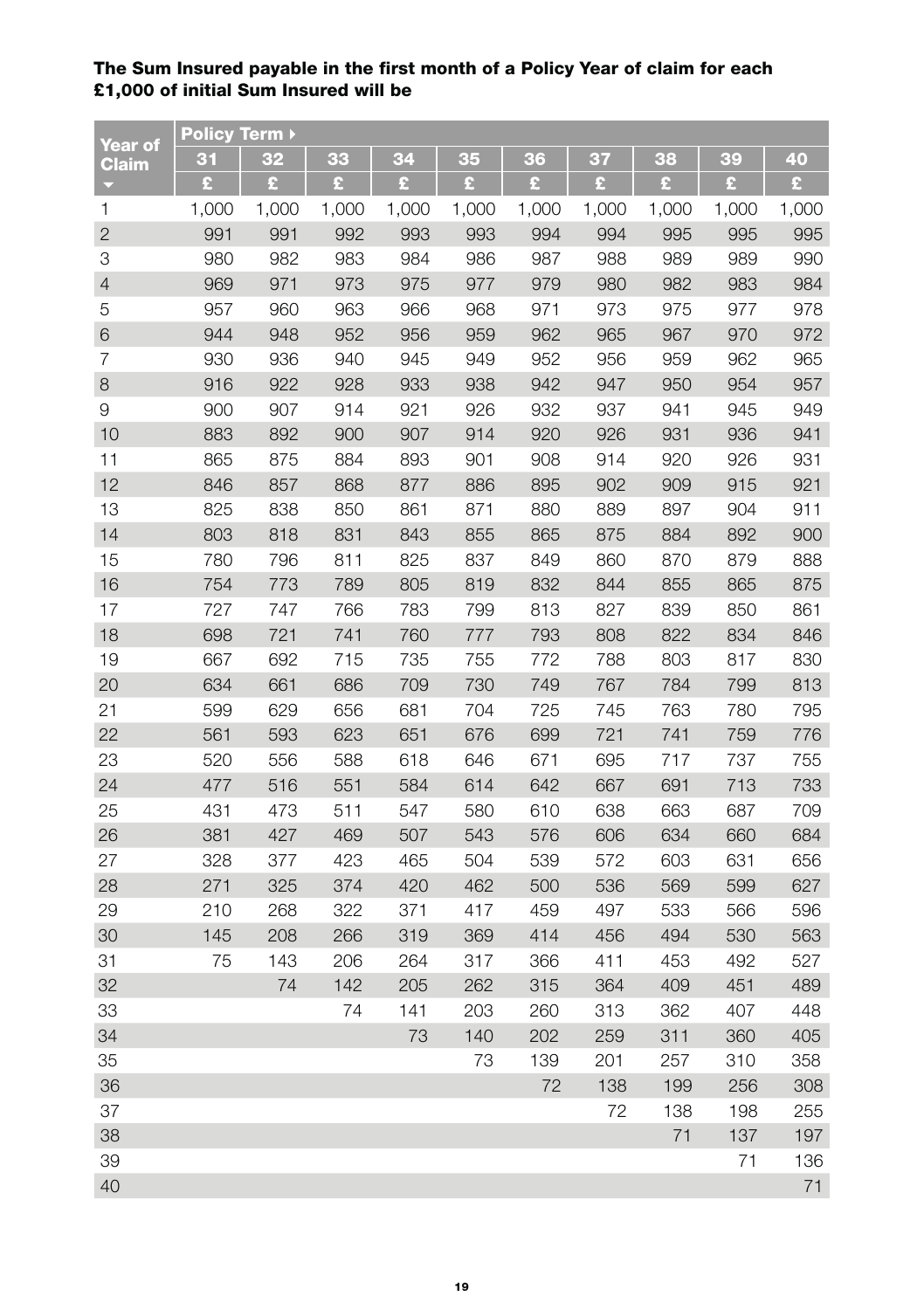# **An overview of how we collect and use your information (Privacy Notice overviews)**

The data controllers responsible for the personal information in this notice:

- HSBC Life (UK) Limited, is the insurer of your life insurance product and collects and uses personal information about you so they can provide you with a policy that suits your insurance needs. Some of this information may be collected directly from you and some may be collected from other sources including **first direct** and HSBC UK Bank plc, for, example, during the sale of the policy. HSBC Life (UK) Limited is the data controller in respect of the personal information it receives from **first direct**/HSBC UK Bank plc as distributor and promoter of the your insurance product, and also in respect of any information that it has collected directly from you or from other sources as set out in its Privacy Notice.
- **first direct**, a division of HSBC UK Bank Plc, is responsible for promotion and distribution of your insurance product. We will collect and use your personal information during the promotion and sale of the product. This information may be provided by you but could also include information that we have previously collected about you, e.g. any information held about you as a banking customer. HSBC UK Bank Plc is the data controller for this information which will be shared with HSBC Life (UK) Limited as set out in its Privacy Notice.

# **first direct Privacy Notice overview**

**first direct** and HSBC UK Bank Plc will share your personal information with HSBC Life (UK) Limited to enable HSBC Life (UK) Limited to provide you with a quote, administer your policy and manage claims. If you make a claim, any information you give to us, or to HSBC Life (UK) Limited may be put in a register of claims database and it may be shared with other insurers to prevent fraudulent claims.

This provides an overview of:

- the types of information we collect about you
- how we collect and use it
- who we might share it with
- the steps we'll take to make sure it stays private and secure.

We'll also explain your rights to your information. This is just an overview of some key points. A full description is contained in the privacy notice which you can obtain by visiting **firstdirect.com** or if you prefer paper, give us a call on **03 456 100 100** and we'll send you one in the post.

#### **Who we are**

When we say 'we', we mean **first direct**, a division of HSBC UK Bank plc, which is part of the HSBC Group of Companies. HSBC UK Bank Plc, is the 'data controller' for your information and responsible for deciding how your information is used to promote and distribute the life insurance products.

#### **The information we collect**

We collect information about you from different places including:

- directly from you
- from a third party acting on your behalf e.g. an intermediary or broker
- from other HSBC companies
- from publicly available sources
- when we generate it ourselves
- from other organisations.

We'll only collect your information in line with relevant regulations and law and this may relate to any of our products or services you apply for, currently hold or have held in the past.

You're responsible for making sure you give us accurate and up to date information. If you provide information for another person on your policy, you'll need to, direct them to the privacy notice and make sure they agree to us using it for the purposes set out in the privacy notice.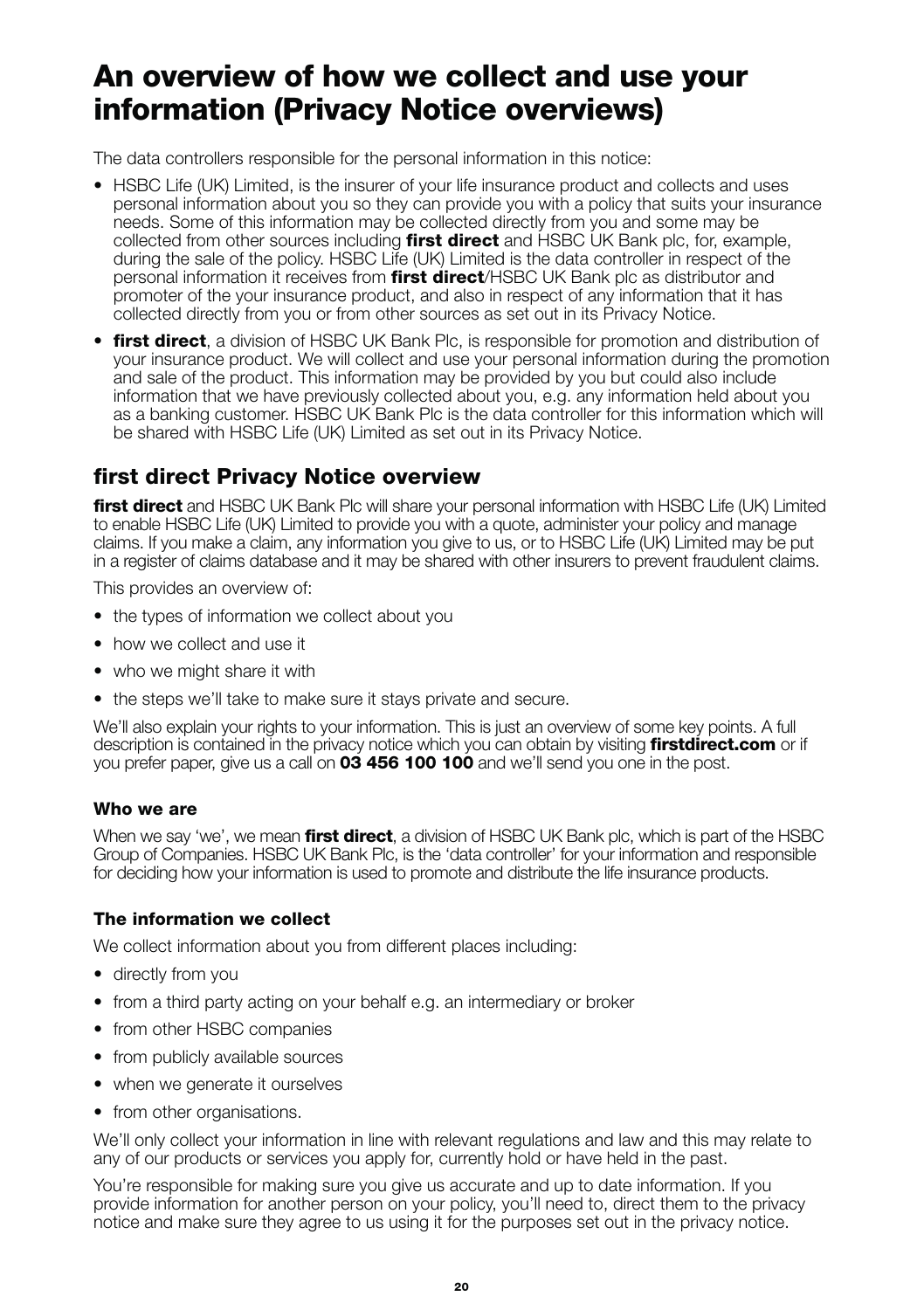#### **How we'll use your information**

We'll use it to provide you with any products and services you've requested and other purposes including for example:

- to confirm your identity and address
- to understand how you use any other accounts, products or services you hold with us
- to carry out your instructions
- to improve our products and services
- to offer you other services we believe may benefit you unless you've asked us not to.

We'll only use your information where we're allowed to by law, including for example, carrying out an agreement we have with you, fulfilling a legal obligation, because we have a legitimate business interest or where you agree to it.

We may use automated systems to help us as carry out fraud and money laundering checks.

#### **Who we can share your information with**

We may share your information with other companies we work in partnership with and other HSBC Group members. We may also share your information with others outside of the HSBC group including regulators (e.g. the Financial Conduct Authority), insurers, other banks, brokers, agents as well as credit reference and fraud prevention agencies.

#### **Sensitive information**

When you apply for insurance, you may need to give us sensitive health information if the insurer needs this to give you a quote. We will keep this information secure and process it in accordance with relevant laws and regulations. Where appropriate, we will ask for consent to collect and use this information.

#### **How long we'll keep your information**

We'll keep your information for as long as you have a relationship with us. After it ends we'll keep it where we may need it for our legitimate purposes, to help us respond to queries or complaints, or for other legal and regulatory reasons, including for example, fighting fraud and financial crime and responding to requests from regulators.

#### **Transferring your information overseas**

Your information may be transferred and stored in countries outside the European Economic Area (EEA), including some that may not have laws offering the same level of protection for personal information. When we do this, we'll ensure an appropriate level of protection is maintained.

#### **Your rights**

You have a number of rights relating to your information e.g. to see what we hold, to ask us to share it with another party, ask us to update incorrect or incomplete details, to object to or restrict processing of it etc.

For a fuller statement of your rights and how to complain if you're unhappy with anything you think we are doing, please see the full privacy notice.

#### **More information**

If you'd like more details about anything covered in this summary, please see our full Privacy Notice you can view or download a copy by visiting **firstdirect.com** or if you prefer paper, give us a call on **03 456 100 100** and we'll send you one in the post.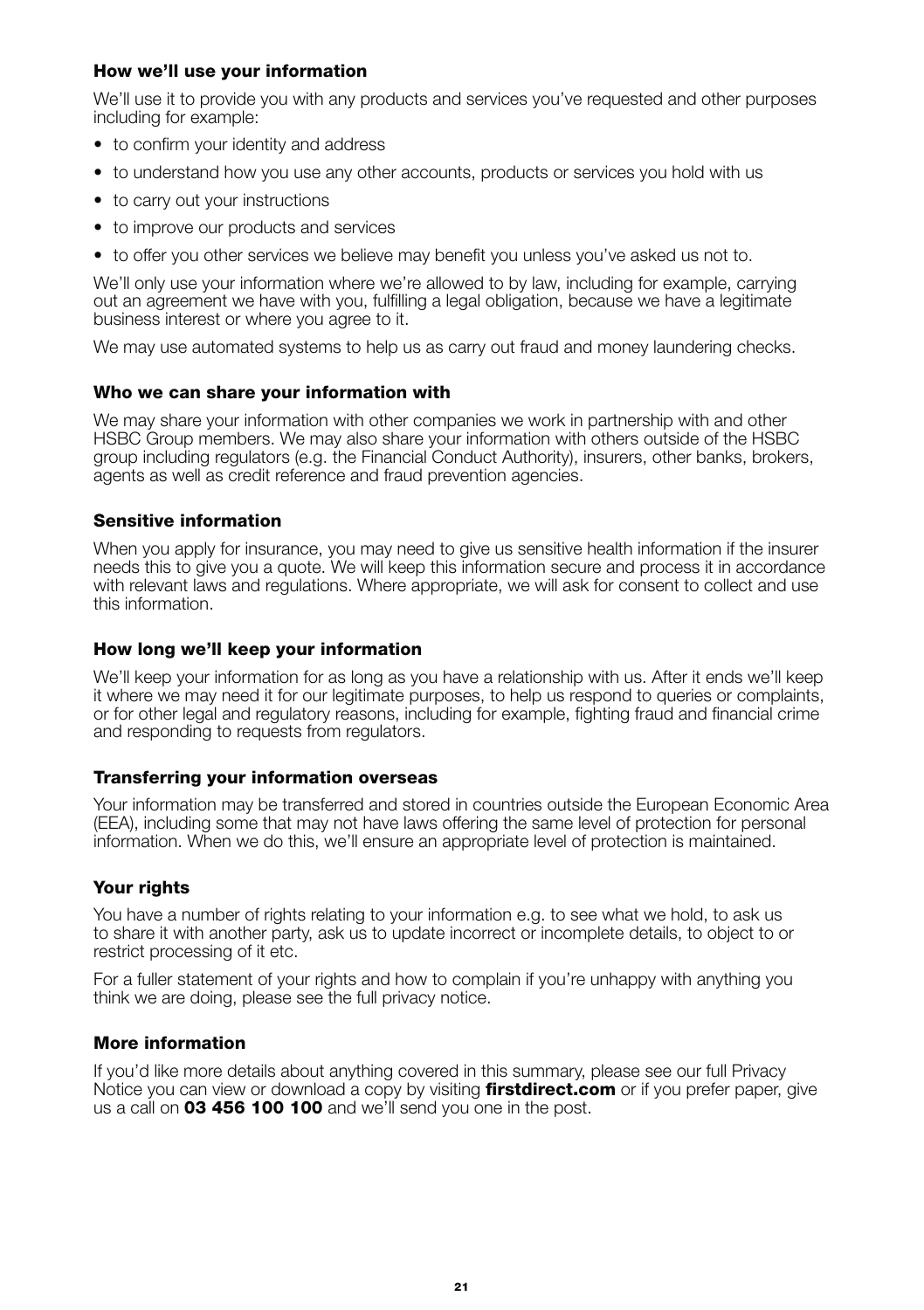# **HSBC Life (UK) Limited Privacy overview**

#### **An overview of how we collect and use your information**

This is an overview of:

- the types of information we collect about you
- how we collect and use it
- who we might share it with
- the steps we'll take to make sure it stays private and secure
- your rights to your information.

#### **More information**

For more details about anything covered in this overview, please see our full Privacy Notice. You can view or download a copy by visiting **hsbc.co.uk** or if you prefer paper, call **03 457 404 404** to get one sent in the post.

#### **Who we are**

When we say 'we', we mean HSBC Life (UK) Limited, part of the HSBC Group of Companies, who is the 'data controller' for the information in this overview. This means we're responsible for deciding how we can use your information.

#### **The information we collect**

We collect information about you from different places including:

- directly from you
- from a third party acting on your behalf e.g. an intermediary or broker who promote and distribute products for us
- from other HSBC companies, including HSBC UK Bank plc and **first direct**
- from publicly available sources
- from comparison websites or aggregators
- information relating to your medical records, with your agreement;
- information relating to your insurance claims history;
- information from other parties involved in your insurance policy or claim
- when we generate it ourselves
- from other organisations.

We'll only collect your information in line with relevant regulations and law and this may relate to any of our products or services you apply for, currently hold or have held in the past.

You're responsible for making sure you give us accurate and up to date information. If you provide information for another person on your account, (including named insured or beneficiaries under your policy, dependants, claimants and other third parties involved in an insurance policy or claim (such as witnesses)), you'll need to tell them how to find the Privacy Notice and make sure they agree to us using their information for the purposes set out in it.

#### **How we'll use your information**

We'll use it to provide the insurance products you've requested and other purposes e.g.:

- to confirm your identity and address
- to understand how you use your products and services
- to carry out your instructions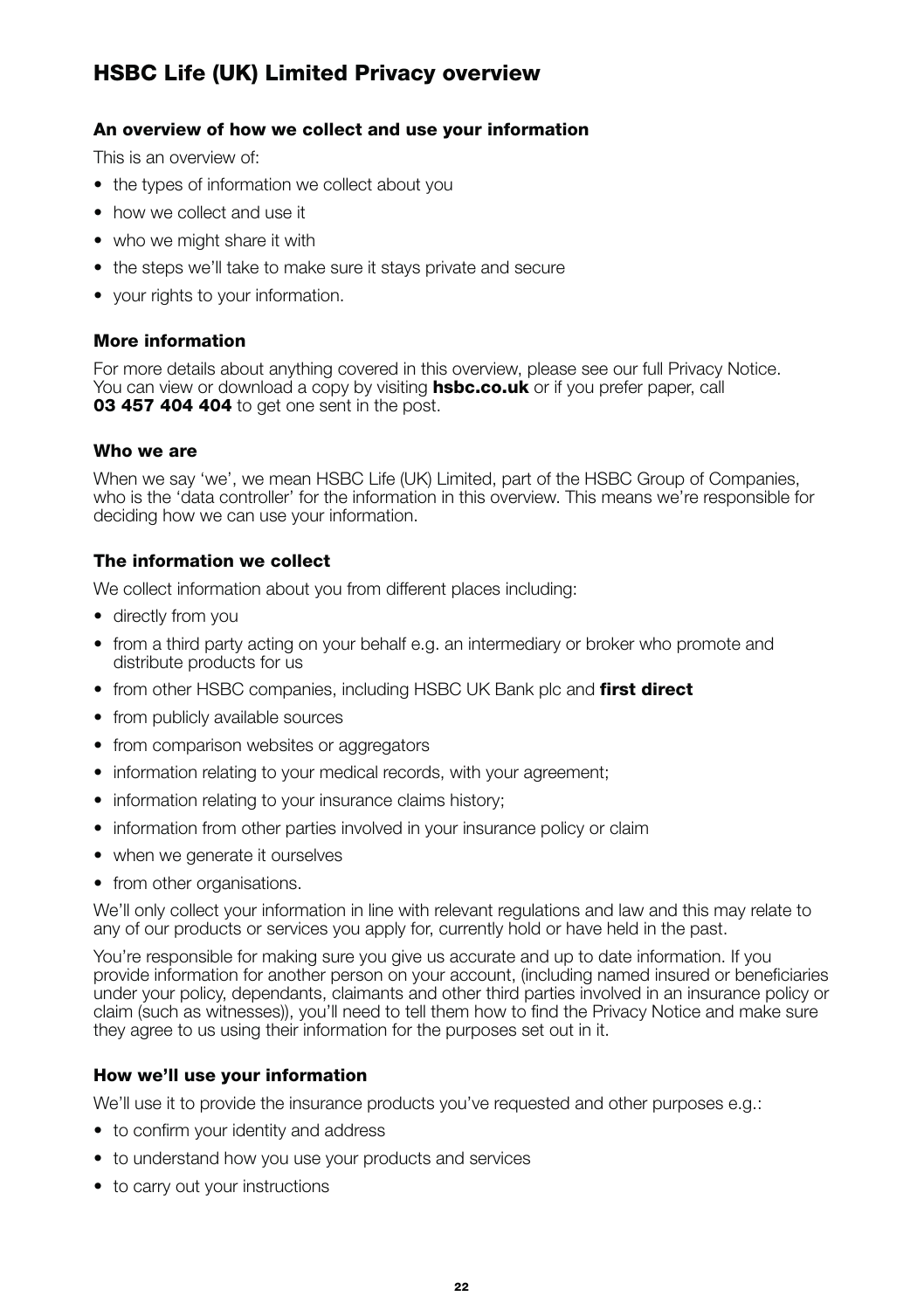- to improve our products and services
- evaluate your insurance application and provide you with a quotation
- handle or monitor any claims which you make or which arise under your insurance policy
- where relevant, bring a claim against a third party
- apply for and claim on our own insurance policies
- to offer you other services we believe may benefit you unless you ask us not to.

We'll only use your information where we're allowed to by law e.g. carrying out an agreement we have with you, fulfilling a legal obligation, because we have a legitimate business interest or where you agree to it.

We need to collect sensitive health information for insurance purposes to:

- evaluate your insurance application and provide you with a quotation;
- handle or monitor any claims which you make or which arise under your insurance policy.

We may, for the purposes of underwriting this proposal, disclose to an approved medical agency, your name, address, doctor's details, telephone number and date of birth in order to arrange and obtain medical examinations and tests.

Where appropriate, we will ask for consent to collect and use this information.

We may use automated systems to carry out fraud and money laundering checks and to help us make decisions, e.g. to determine whether or not we can offer you insurance and at what price. We may base our decision on factors such as health, lifestyle and occupational information, as well as the level of cover being requested.

#### **Who we can share your information with**

We may share your information with other companies we work in partnership with, agents or service providers who work for us or provide services to us, and other HSBC Group members. We may also share your information with others outside of the HSBC Group e.g. regulators, insurers, other banks, agents as well as fraud prevention agencies, other parties involved in providing your insurance policy such as the intermediary, broker, third parties involved in the administration of the relevant insurance policy or claim including loss adjusters, claims handlers, private investigators, experts and our advisers, and, where relevant, medical experts and rehabilitation providers.

We may carry out a post-sale check on the accuracy of the disclosures given in this application and if so, we will first obtain any appropriate consents.

#### **How long we'll keep your information**

We'll keep your information for as long as you have a relationship with us. After it ends we'll keep it where we may need it for our legitimate purposes e.g. to help us respond to queries or complaints, or for other reasons e.g. fighting fraud and financial crime, and responding to requests from regulators.

#### **Transferring your information overseas**

Your information may be transferred and stored in countries outside the European Economic Area, including some that may not have laws that provide the same level of protection for personal information. When we do this, we'll ensure it has an appropriate level of protection.

#### **Your rights**

You have a number of rights relating to your information e.g. to see what we hold, to ask us to share it with another party, ask us to update incorrect or incomplete details, to object to or restrict processing of it, to make a complaint etc.